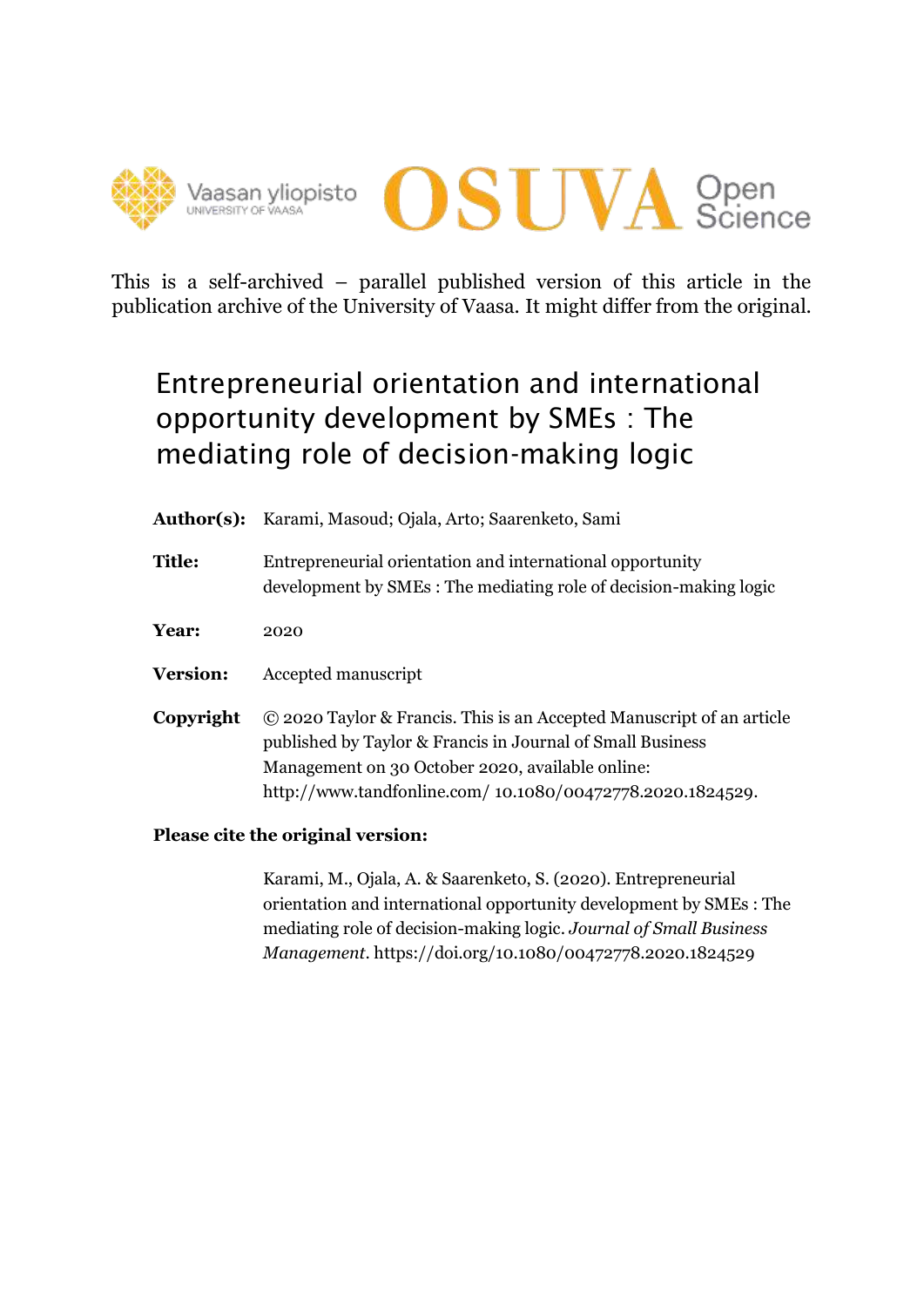### *Entrepreneurial Orientation and International Opportunity Development by SMEs: The Mediating Role of Decision-Making Logic*

Masoud Karami, Arto Ojala & Sami Saarenketo

#### *Abstract*

Research on international entrepreneurship has studied entrepreneurial orientation's influence on the international performance of small and medium-sized firms (SMEs), but scholars need to learn more about the mechanisms that allow a firm to translate its entrepreneurial orientation into new opportunities to enter foreign markets. In this study, we employ effectuation theory to investigate this association and to enhance the understanding of international opportunity development by resource-poor SMEs. Our analysis of 164 SMEs in New Zealand supported the mediating role of effectual and causal decision-making logics in the association between entrepreneurial orientation and international opportunity. Our study contributes to the literature on international entrepreneurship and entrepreneurial orientation and helps SMEs to successfully translate their entrepreneurial orientation to foreign market entries.

*Keywords:* entrepreneurial orientation, effectuation, causation, international opportunity, SME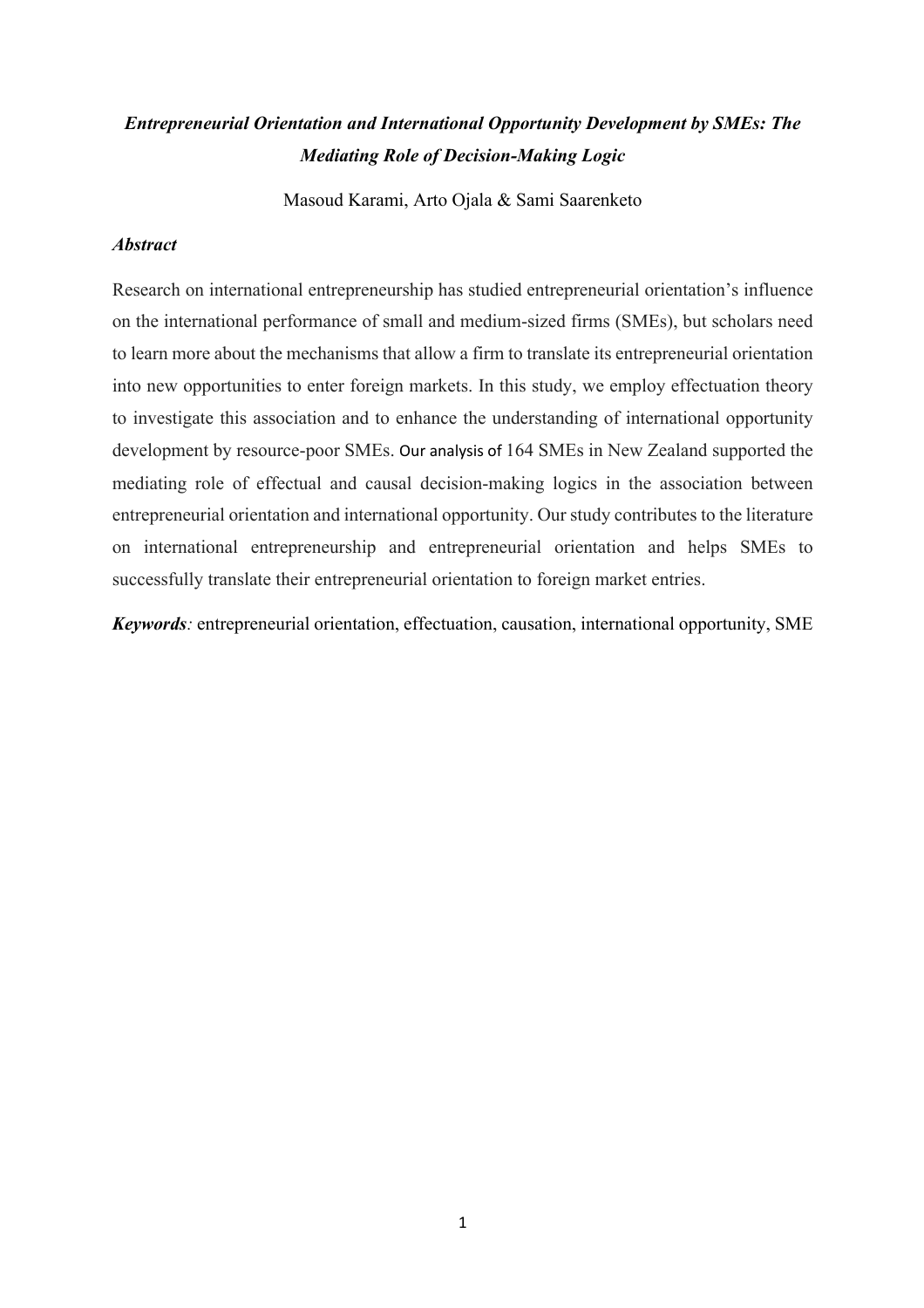#### *Introduction*

Developing opportunities to enter foreign markets is a considerable challenge for small and medium-sized enterprises (SMEs) due to their lack of resources and experience (Chen, Hsu, and Chang; George, Wiklund, and Zahra 2005). However, SMEs in small countries have to enter foreign markets eventually due to the limited size of their domestic market. Entering international markets increases uncertainty, bringing both opportunities and challenges for internationalising SMEs, and requires firms to adopt more entrepreneurial orientation (EO) (Coviello et al. 2011; Li, Wang, and Du 2020). Under conditions of uncertainty, firms' EO becomes especially important as firms have to constantly seek, evaluate, and fit their operations to changes in the market (Hakala, Sirén, and Wincent 2017; Sarasvathy, Kumar, York, and Bhagavatula 2014; Nakku et al. 2020). In other words, present international markets require risk-taking, innovative approaches, and proactiveness in firms' decision-making endeavours (Covin and Miller 2014; Freeman and Gavusgil 2007).

Framing the internationalisation of SMEs as an entrepreneurial process (Chetty, Ojala, and Leppäaho 2015; Coviello, McDougall, and Oviatt 2011) helps to understand how SMEs entrepreneurially develop opportunities to enter foreign markets (Chetty, Karami, and Martin 2018). Therefore, in this study we apply the international entrepreneurship (IE) perspective and investigate how SMEs' owners and executives (Hambrick and Mason 1985) make decisions to develop foreign market entry (FME) opportunities. We conceptualise international opportunity development simply as developing "the chance to conduct exchange with new partners in new foreign markets" (Ellis 2011, p. 101) by discovering or creating new opportunities (Alvarez and Barney 2007) to enter foreign markets. In our conceptualisation, international opportunity is defined as *market opportunity*, specifically an FME opportunity (Reuber, Knight, Liesch, and Zhou 2018). We follow Covin and Lumpkin's (2011) suggestion to use opportunity theory (Alvarez and Barney 2007) to explain the association between firm-level EO and international opportunity development.

In entrepreneurship theories, a firm's decision-making is based on either effectual or causal decision-making logic (Sarasvathy 2001). According to effectual logic, an entrepreneur as a decision-maker "takes a set of means as given and focuses on selecting between possible effects that can be created with that set of means" (Sarasvathy 2001, p. 245), whereas according to causal logic, an entrepreneur "takes a particular effect as given and focuses on selecting between means to create that effect" (Sarasvathy 2001, p. 254). Effectual logic considers the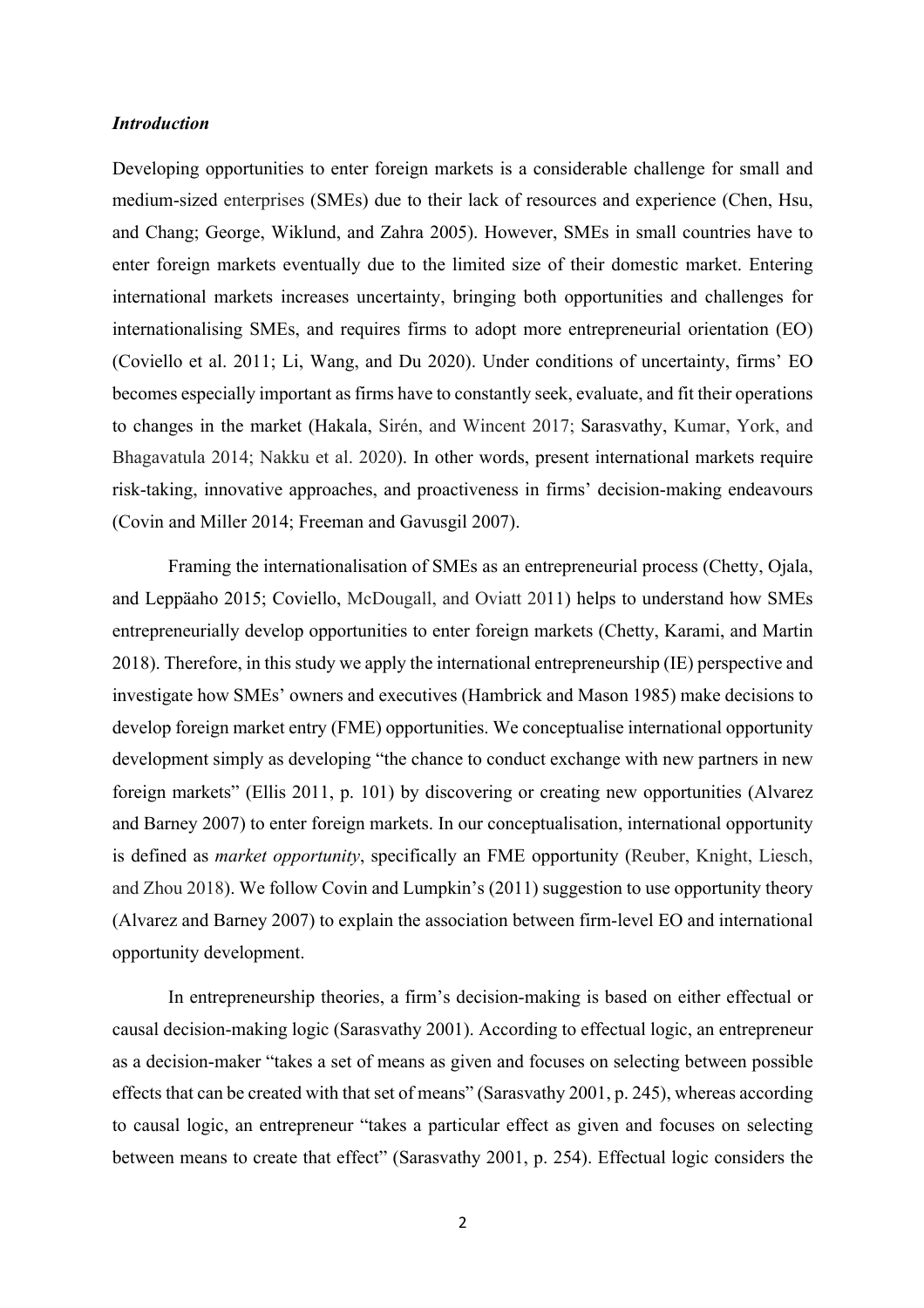logic of control instead of the logic of prediction—that is, entrepreneurs simply start with their existing means and the level of risk that they can afford and feel comfortable with (Sarasvathy 2001). Meanwhile, causal logic is more related to evaluating the expected return and planning to gain the maximum return on efforts and investments (Read, Sarasvathy, Dew, and Wiltbank 2016). We consider both logics in explaining how resources-poor SMEs develop different FME opportunities.

The relationship between EO and entrepreneurial decision-making logic is important because EO is a manifestation of a firm's decision-making logic, strategic behaviour, and managerial philosophy (Anderson, Covin, and Slevin 2009; Wales 2016), revealing a firmlevel decision-making tendency towards entrepreneurial activities (Covin and Wales 2018). Furthermore, EO is crucial in theoretically separating firms based on their entrepreneurial *strategy-crafting* behaviours and processes (Wales 2016). Although EO and the effectual and causal decision-making logics play a critical role in SMEs' internationalisation efforts (Karami and Tang 2019; Jantunen, Puumalainen, Saarenketo, and Kyläheiko 2005), we know little about how EO motivates SMEs' FME opportunity development and how decision-making logics mediate the association between SMEs' EO and FME opportunity development. By explaining this mediation mechanism, it would be possible to understand the indirect relationship between a firm's EO and its international performance (Wales, Wiklund, and McKelvie 2015; Wales 2016), which is a key issue in IE and EO studies. Our study responds to a call for research focusing on relevant mediators to explain the indirect association between EO and a firm's performance (Altinay, Madanoglu, De Vita, Arasli, and Ekinci 2016; Poudel, Carter, and Lonial 2019; Wales 2016). We hypothesise and test the relationship between EO, decision-making logic, and international opportunity development to enter foreign markets by SMEs. To investigate this relationship, we propose the following research question: Do both effectual and causal decision-making logics act as mechanisms for translating a firm's EO to FME opportunities? By focusing on this question, our study makes a twofold contribution to IE literature. First, we investigate EO's role in entrepreneurial international market entry. Second, we show how effectual and causal logics function as mediation mechanisms between EO and SMEs' international opportunity development. These contributions are important because introducing theoretically relevant mediation mechanisms between EO and firms' performance is a significant step in EO theorising (Wales 2016; Wiklund and Shepherd 2011).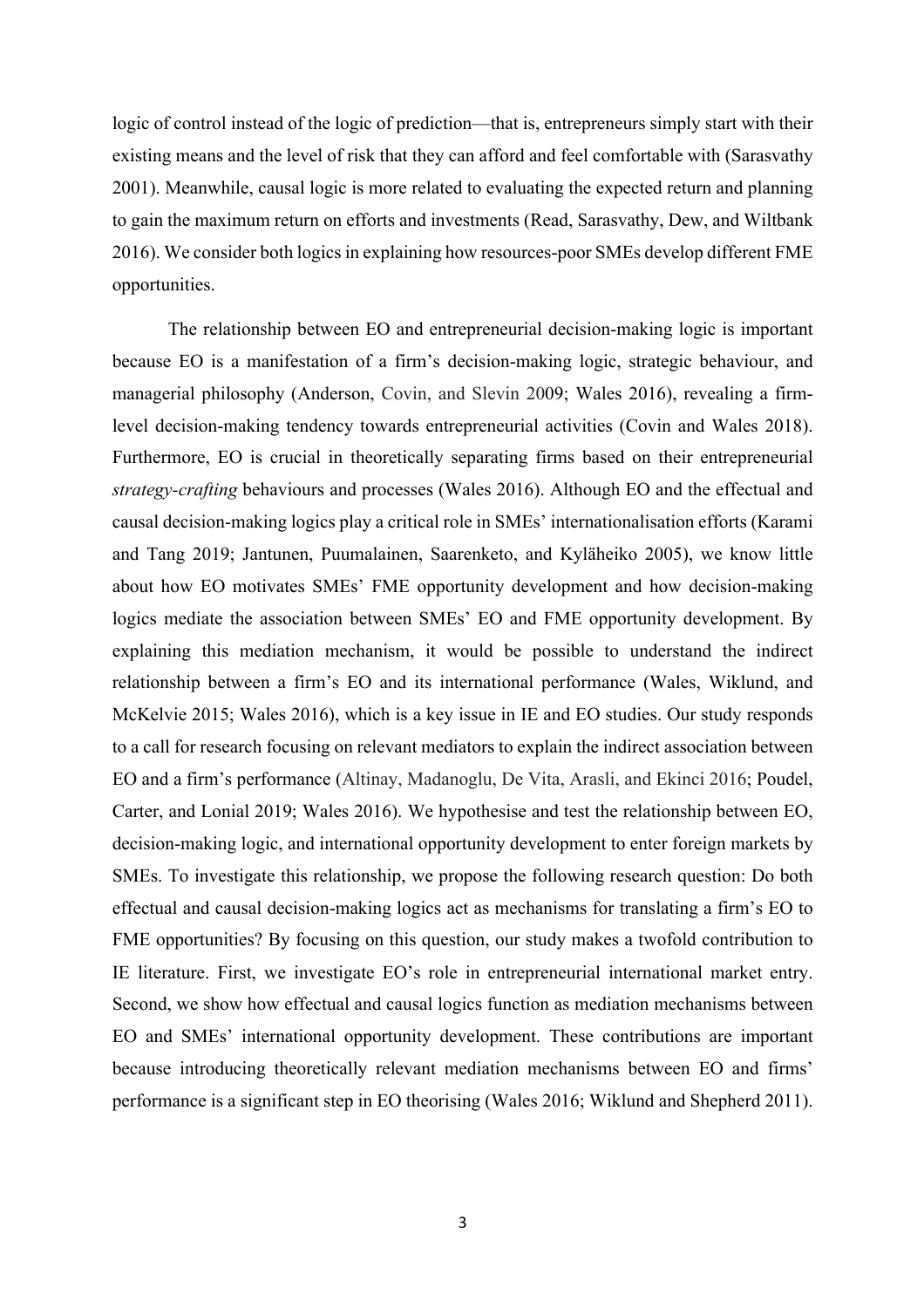#### *Literature Review*

#### **Entrepreneurial Orientation and International Opportunity Development**

EO is one of the most established constructs in entrepreneurship literature (Dess, Lumpkin, and Covin 1997; Wales 2016) to explain the variance in firm performance (e.g. González-Benito, González-Benito, and Munoz-Gallego 2009; Wales 2016). EO is a firm-level decision-making tendency towards entrepreneurial behaviour (Covin and Wales 2018), and is defined as a firm's strategic posture related to decision-making and processes that result in new market entry (Lumpkin and Dess 1996). The main elements of EO are innovativeness, proactiveness, and risk-taking (Anderson et al. 2009; Wales 2016).

Entrepreneurial management is known for opportunity-based firm behaviours (Dess et al. 1997). Therefore, opportunity orientation is characteristic of entrepreneurial firms that engage in new market entry (Covin and Miller 2014). Entrepreneurial alertness (Tang, Kacmar, and Busenitz 2012) plays an important role in this approach and is inherent to EO (Covin and Miller 2014). As argued by Covin and Lumpkin (2011), having firm-level EO entails managerial inclinations to engage in uncertain, entrepreneurial businesses. Therefore, an SME is categorised as being entrepreneurial when it shows certain patterns of behaviour over time that can be labelled as entrepreneurial (Wales 2016). Existing scholarship argues that adopting EO is an important means for SMEs to boost their competitive advantage and firm performance (Covin and Miller 2014; Nakku et al. 2020) because EO enhances firm performance by helping SMEs develop other important capabilities and recognise and develop more opportunities (Poudel et al. 2019). EO also helps SMEs adopt a problem-solving approach in dealing with new situations (Chandra et al. 2009). Scholars have observed that EO plays an increasingly positive impact on firm performance as firms mature (McGee and Peterson 2019) and that EO boosts the performance of SMEs in online business to business (B2B) markets (Li et al. 2020).

IE adopts the entrepreneurial perspective and investigates the internationalisation of firms as a process of international opportunity development (Coviello et al. 2011). According to this perspective, internationalisation is considered an unsolicited FME opportunity, as discussed by the process theory of internationalisation (Frishamar and Andersson 2009), or an entrepreneurial act of exploring, developing, and exploiting international opportunities, as discussed by international-new-venture theory (Coviello et al. 2011; Johanson and Vahlne 2009). There is consensus in IE literature that firms develop international opportunities in pursuit of better performance and competitive advantage (Coviello et al. 2011), a process in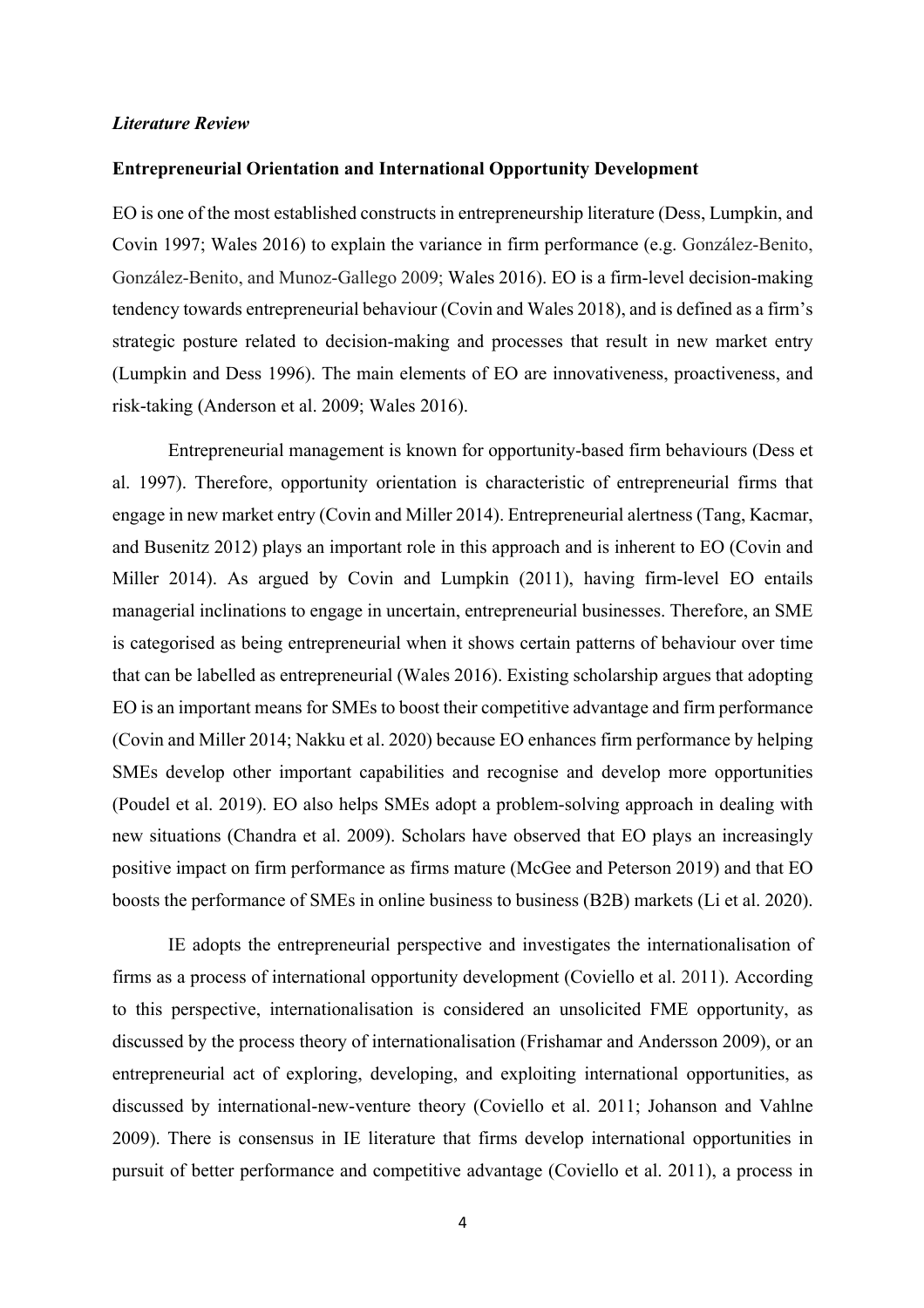which EO plays a central role (Covin and Miller 2014; Karami and Tang 2019). In this context, firm-level EO is important because it can help overcome individual aversion to a specific international opportunity by making the firm take risk and move forward (Lumpkin and Dess 1996) under uncertain situations (Karami and Tang 2019).

IE scholarship explains SMEs' expansion to new markets as an entrepreneurial act in pursuit of new international opportunities to cross the borders (Johanson and Vahlne 2009; Lumpkin and Dess 1996). It is an entrepreneurial act because EO encourages SMEs to act proactively and undertake risky and innovative decisions to experiment with new technologies and seize new product-market opportunities (Lumpkin and Dess 1996; Sarasvathy et al. 2014; Poudel et al. 2019). Considering the uncertainty of the internationalisation context (Johanson and Vahlne 2009; Sarasvathy et al. 2014), EO plays an important role in international opportunity development by SMEs (Hakala et al. 2016). Proactive, innovative, and risk-taking behaviours help to create and discover international opportunities (Sundqvist, Kylaheiko, and Kuivalainen 2012). Therefore, EO reflects how the development and exploitation of market opportunities drives firms' performance and growth objectives (Altinay et al. 2016; Baker and Sinkula 2009). As a result, a firm with higher EO is assumed to be more active in pursuing international opportunities (Hakala et al. 2016; Karami and Tang 2019).

EO has gained considerable attention in IE scholarship, and scholars have conceptualised international entrepreneurship orientation (IEO) as a distinct concept (Covin and Miller 2014; Knight and Cavusgil 2004) to explain the importance of EO in the internationalisation process (Ibeh and Young 2001). However, some scholars still focus on EO and consider internationalisation as a setting in which EO can be applied (Covin and Miller 2014). The latter approach assumes that the EO-performance association depends on the context in which it occurs (Walter, Auer, and Ritter 2006), with scholars investigating the factors that help firms decrease variance in relation to successful opportunity development in the context of internationalisation. Research in this area considers understanding the mechanisms by which firms can achieve this success to be an important step in improving EO theorising (Wales 2016).

Within IE research, some empirical studies have considered the influence of EO on international opportunity development (Covin and Miller 2014; Hakala et al. 2016; Thanos, Dimitratos, and Sapouna 2017). The main finding is that EO and its elements are inherently associated with international-opportunity-development behaviours (e.g. Dada and Fogg 2016;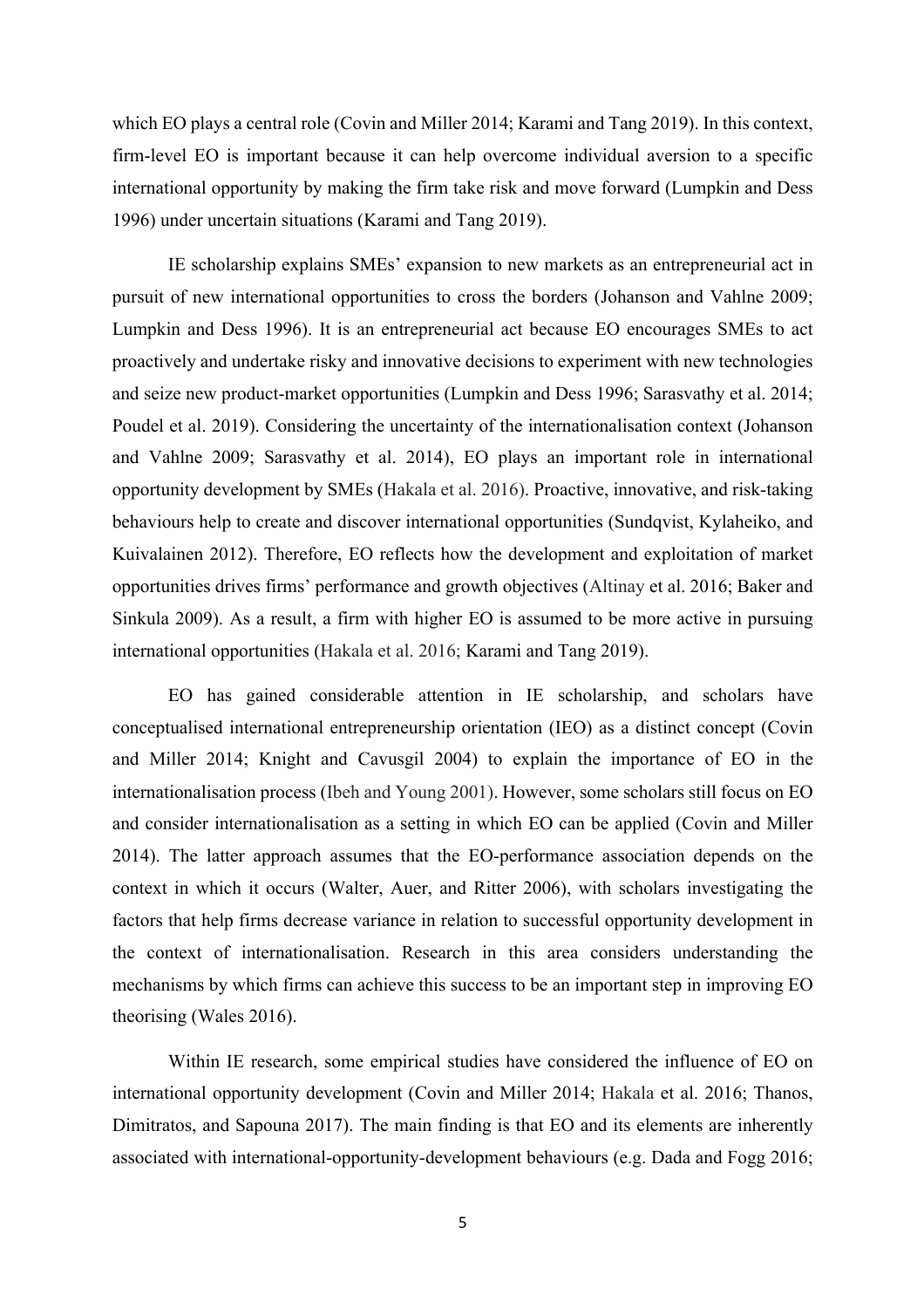Nakku et al. 2020; Thanos et al. 2017). Jantunen et al. (2005) found that EO stimulates opportunity identification in new markets by reconfiguring firms' extant resources and processes. They found that EO had a positive impact on firms' international performance. Frishammar and Andersson (2009) observed that SMEs with an innovative culture and dynamic capabilities can take advantage of FME opportunities (Jantunen et al. 2005). In the same line, Zhang, Tansuhaj, and McCullough (2009) argued regarding EO's importance for SMEs in leveraging resources to develop and exploit international opportunities. They showed that different dimensions of EO exert different levels of influence on SMEs' internationalisation. Chandra, Styles, and Wilkinson (2009) described a firm's EO as a driver of international-opportunity exploration. Hakala et al. (2016) observed that EO influences subsidiaries' international initiatives to enter new markets. Similarly, Thanos et al. (2017) found that international EO stimulates international opportunity exploration and exploitation. They argued that in highly hostile environments, risky, proactive, and opportunistic behaviours are necessary to tap into potential opportunities. Finally, Karami and Tang (2019) showed that SMEs' experiential learning and networking capability mediate the association between EO and performance. These empirical findings support the theoretical claim that there is an inherent relationship between EO and international opportunity exploration and exploitation (Karami and Tang 2019) because EO boosts firms' capabilities and resources (Covin and Miller 2014; Wales 2016). Against this background, we propose the following hypothesis:

H1. There is a positive relationship between EO and SMEs' international opportunity development.

#### **Effectual Decision-Making and International Opportunity Development**

IE literature has increasingly focused on effectuation as a logic of entrepreneurial decisionmaking (e.g. Chetty et al. 2015; Frishammar and Andersson 2009; Sarasvathy et al. 2014), and internationalisation has become one of the major pillars of effectuation research (Matalamäki 2017). Karami et al.'s (2019) systematic literature review has shown the growing application of effectuation theory in research on SMEs' internationalisation and discussed the different aspects of effectual internationalisation research. According to their findings, effectual decision-making plays a crucial role in SMEs' internationalisation efforts due to the uncertainty of the internationalisation context (Sarasvathy et al. 2014), limited resources (Karami et al. 2019), and the unplanned nature of SMEs' internationalisation (Andersson 2011). Effectual networking (e.g. Cai, Guo, Fei, and Liu 2017), means orientation (e.g. Sarasvathy et al. 2014),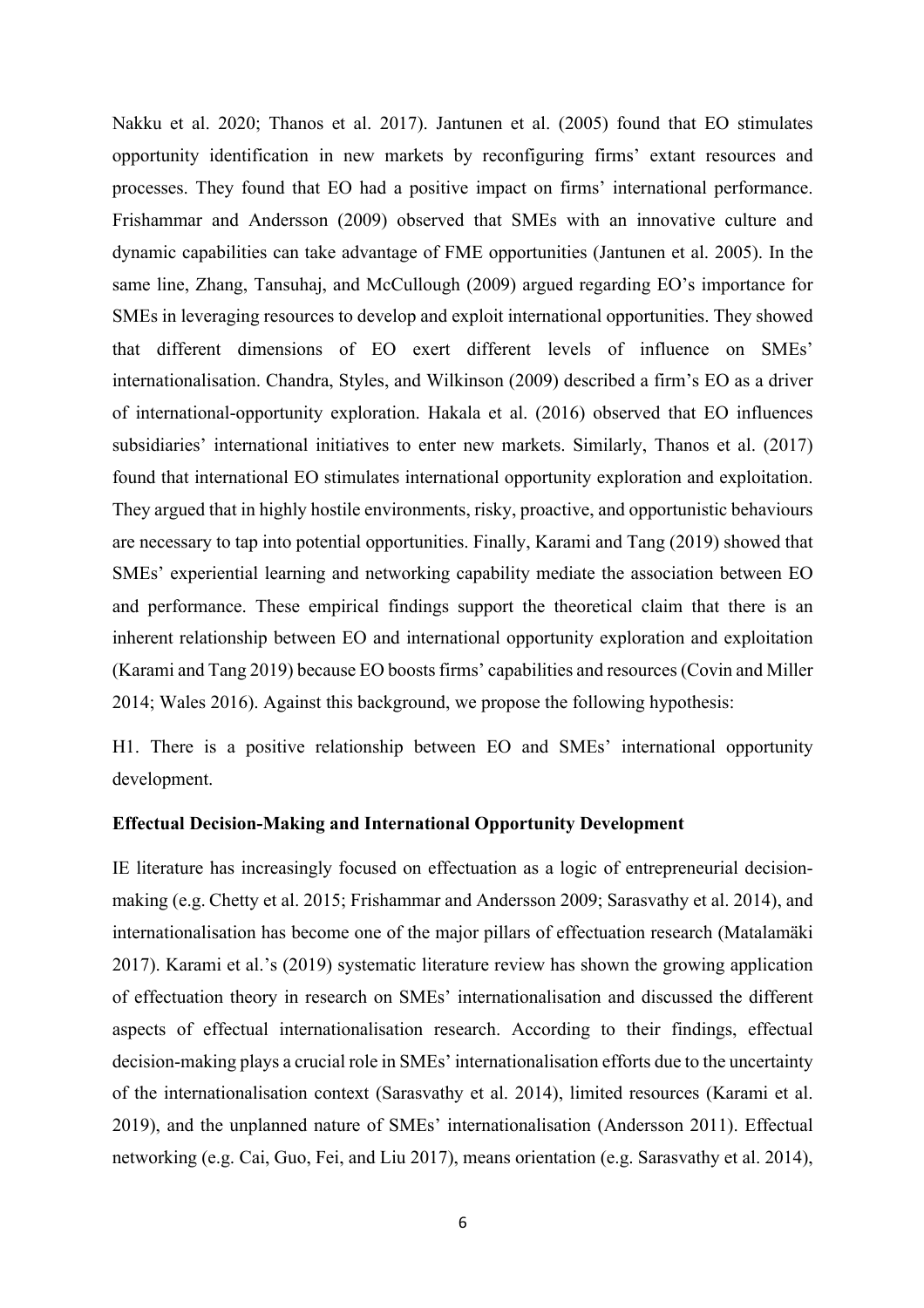and effectual internationalisation research has emphasised unplanned international opportunity development (e.g. Cai et al. 2017).

Effectuation applies the logic of control when proceeding under uncertainty (Read et al. 2016)—that is, effectuation creates new opportunities by controlling existing means instead of predicting the environment and planning to actualise the predictions (Read et al. 2016; Sarasvathy 2001). By using this logic, entrepreneurs transform existing means, including their experiences, knowledge, and personal network ties, into new valuable resources that can be leveraged to create new opportunities to enter new markets (Cai et al. 2017; Li et al. 2016; Read et al. 2009). Affordable loss is crucial to this logic (Read et al. 2016). Affordable loss implies that effectuators consider the downside risk of their actions instead of calculating the return on their investment. They simply start with an affordable level of risk and feel comfortable with (Sarasvathy 2001). In this process, networking is critical as personal and social networks turn to business networks. Partners learn about each other and accessible resources and capabilities. This co-evolving process of turning personal networks into business networks is an important part of international opportunity development (Sarasvathy et al. 2014; Vahlne and Johanson 2017).

The existing network of relationships and a firm's position within a network can be either an important facilitator or constraint to entrepreneurial behaviours in internationalisation (Karami and Tang 2019; Nowiński and Rialp 2015; Shinnar and Zamantılı Nayır 2019). Firms with high EO are more eager to enter foreign markets (Covin and Miller 2014; Hakala et al. 2016; Karami and Tang 2019) and proactively look for opportunities to cross national borders (Knight and Cavusgil 2004). High EO encourages risk taking and proactiveness, further encouraging SMEs to join related networks in international markets (Karami and Tang 2019; Masiello and Izzo 2019; Nowinski and Rialp 2015) and develop trust in and commitment to partners (Johanson and Vahlne 2009; Rialp, Rialp, and Knight 2005). By applying the logic of effectuation, internationalising SMEs learn from each other within related networks in the host and home countries, a process that results in co-evolution and development of dynamic capabilities (Vahlne and Johanson 2017). This effectual process leads to committing resources to new international opportunities (Johanson and Vahlne 2009; Masiello and Izzo 2019).

Considering that EO is the propensity for proactiveness, innovativeness, and risk-taking (Freeman and Cavusgil 2007), EO can be considered an initial means for entrepreneurs, which transforms into a firm-level resource during the process of effectuation. Effectual partnership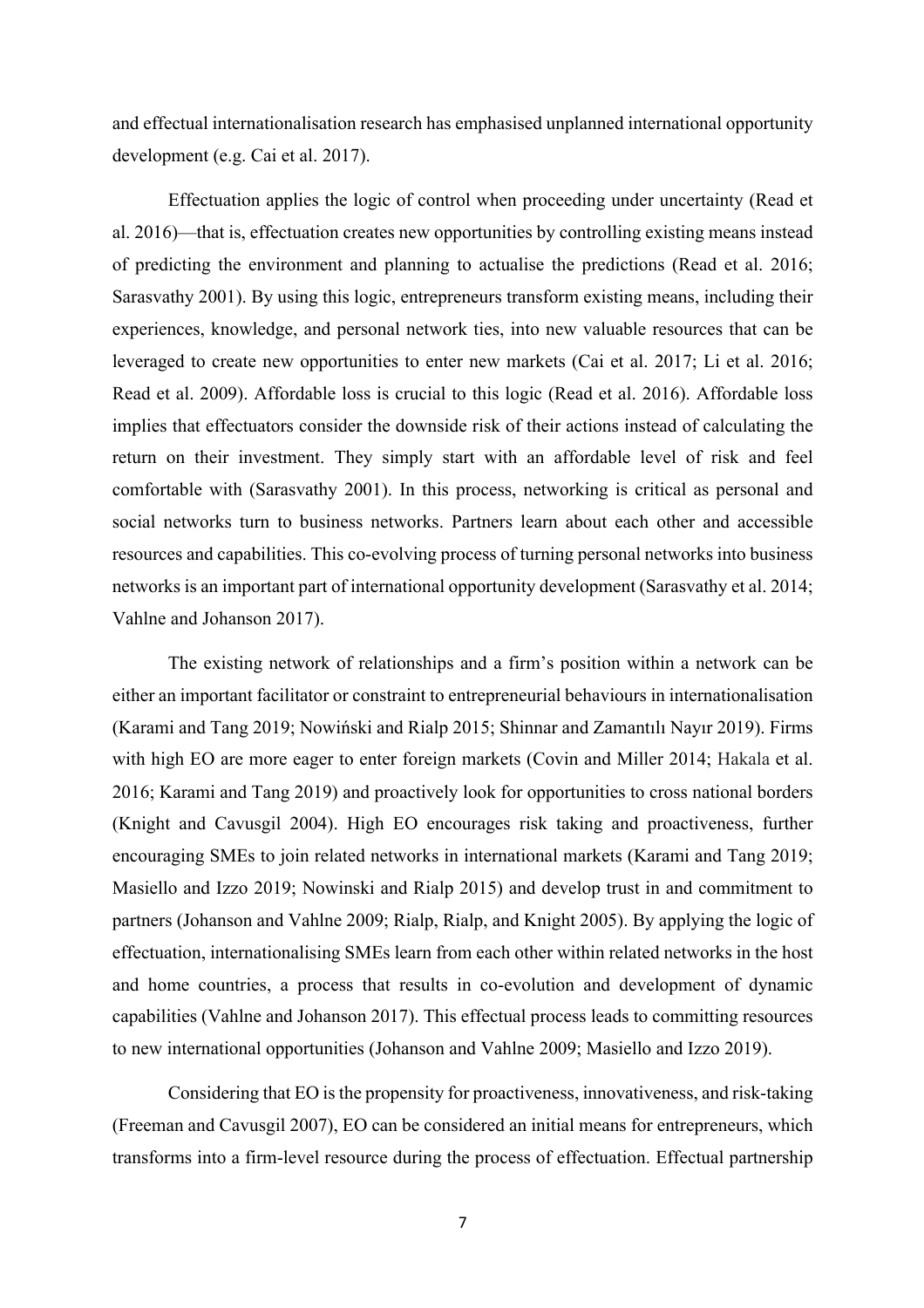and the quality of interactions within networks play an important role in this transformation of initial personal entrepreneurial propensity into firm-level EO during the effectuation process. It is useful to remember that effectuation theory has positioned itself as a resource-based-view (RBV) theory with an emphasis on initial means. However, there is an essential difference between effectuation theory and mainstream RBV research. For effectuation theory, it is the transformation of initial means to valuable resources during the process of effectual internationalisation that matters the most (Read et al. 2016). Indeed, there is no emphasis on having valuable, rare, and uncopiable resources (Barney 1991) at the beginning of the process. Therefore, through the process of effectuation, EO, along with a general aspiration for new market entry, becomes a strategic posture of the firm that accelerates risk-taking and proactiveness in developing international opportunities that may result in new market entries (Lumpkin and Dess 1996; McGee and Peterson 2019). Against this theoretical and empirical background, we propose the following hypothesis:

H2. Effectual decision-making mediates the relationship between EO and SMEs' international opportunity development.

#### **EO, Causal Decision-Making, and International Opportunity Development**

Causal approaches are rooted in traditional neoclassical theories of decision-making (Chandler, DeTienne, McKelvie, and Mumford 2011). Causal approaches play a dominant role in research on internationalisation (Brother and Nakos 2005) and entrepreneurship (Macpherson and Jones 2010; Read et al. 2016). These approaches come under various labels, such as predictive strategies (Sarasvathy 2001), positioning strategies (Read et al. 2016), planning (Wiltbank, Dew, Read, and Sarasvathy 2006), and systematic international market selection (Brouthers and Nakos 2005), among others. According to the causal logic, internationalising SMEs plan for their FME and search and select their foreign markets (Brouthers, and Nakos 2005) according to their predetermined goals. As such, causal approaches rely on the logic of prediction, whereby firms plan to gain maximum return on their efforts and investments (Read et al. 2016). Therefore, prediction, business analysis, market research, and planning are of chief importance (Read et al. 2016; Sarasvathy 2001).

Effectuation theory has positioned itself as a *both-and* theory, arguing that depending on the level of uncertainty in the environment, both causation and effectuation can result in successful market entry (Read et al. 2016). Causal approaches to developing an opportunity to enter a foreign market would work under risky conditions when the future is predictable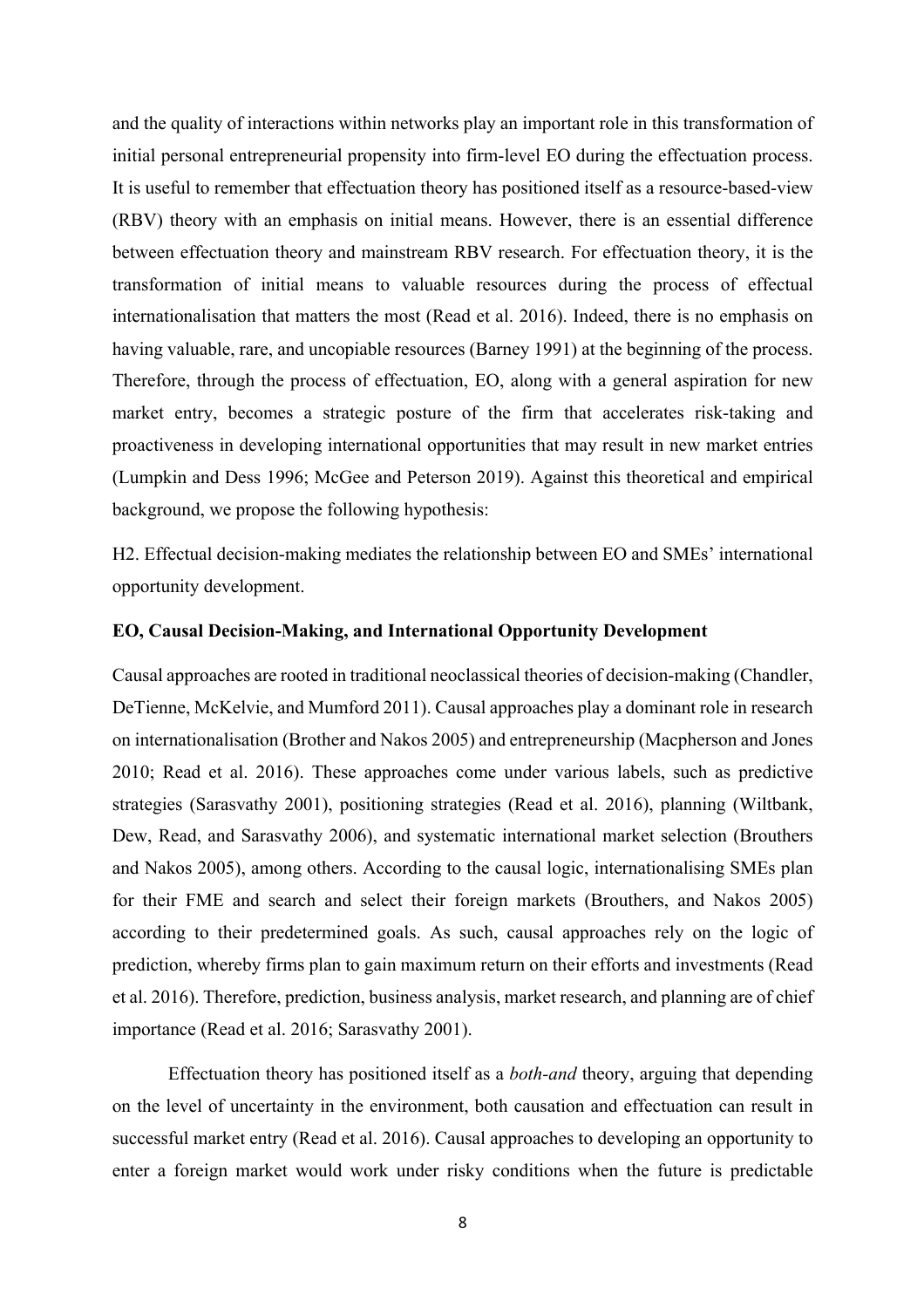(Sarasvathy 2001). Therefore, causation and effectuation have been applied in IE research to explain the entrepreneurial internationalisation of SMEs (Karami et al. 2019; Sarasvathy et al. 2014). There is a growing body of research that supports the applicability of both logics in SMEs' internationalisation (Karami et al. 2019). For instance, Ciszewska-Mlinaric, Obloj, and Wasowska (2016) observed that international new ventures apply both logics in the early stage of their internationalisation, and Chetty et al. (2015) concluded that entrepreneurs apply both logics and the interplay between them to enter foreign markets.

In support of the causal approaches to internationalisation and its association with EO, previous studies have argued that managers' EO may support the pursuit of international marketing strategies (Dess et al. 1997), which, in turn, would result in achieving firms' strategic objectives (Knight 2000; Miller and Friesen 1984). According to this perspective, EO has roots in the strategy literature that blends analysis, planning, and decision-making, along with other aspects of organisational culture (Rauch, Wiklund, Lumpkin, and Frese 2009), to improve performance. Based on this conceptualisation, Smart and Conant (1994) measured EO using causal dimensions, such as strategic planning activities, the identification of customer needs and wants, vision to reality, and identifying opportunities along with risk-taking and innovation. Knight and Cavusgil (2004) observed that while successful international opportunity development by born globals (BGs) is mainly an entrepreneurial process, BGs need a combination of entrepreneurial and marketing orientations for successful FMEs. For instance, they emphasised the market-planning process, the adaptation of the product, and the knowledge of competitors and customers, among other causal factors. Knight (2000) found that SMES with an EO are more likely to formulate and activate marketing strategies in their internationalisation efforts. In this vein, scholars have emphasised that EO helps with the formation of key routines in firms and reflects an innovative managerial mindset that adopts a complex of strategies aimed at enhancing a firm's international performance (Knight and Cavusgil 2004).

Empirical research has observed that causal approaches result in successful internationalisation and enhance the performance of internationalising SMEs. Chandra et al. (2009) observed that SMEs with more prior international experience and knowledge are more likely to deliberately search for opportunities in international markets. Brouthers and Nakos (2005) claimed that the systematic selection of foreign markets results in better international performance for SMEs compared to ad hoc international-market-selection methods. Furthermore, studies have shown that using formal methods in planning exports results in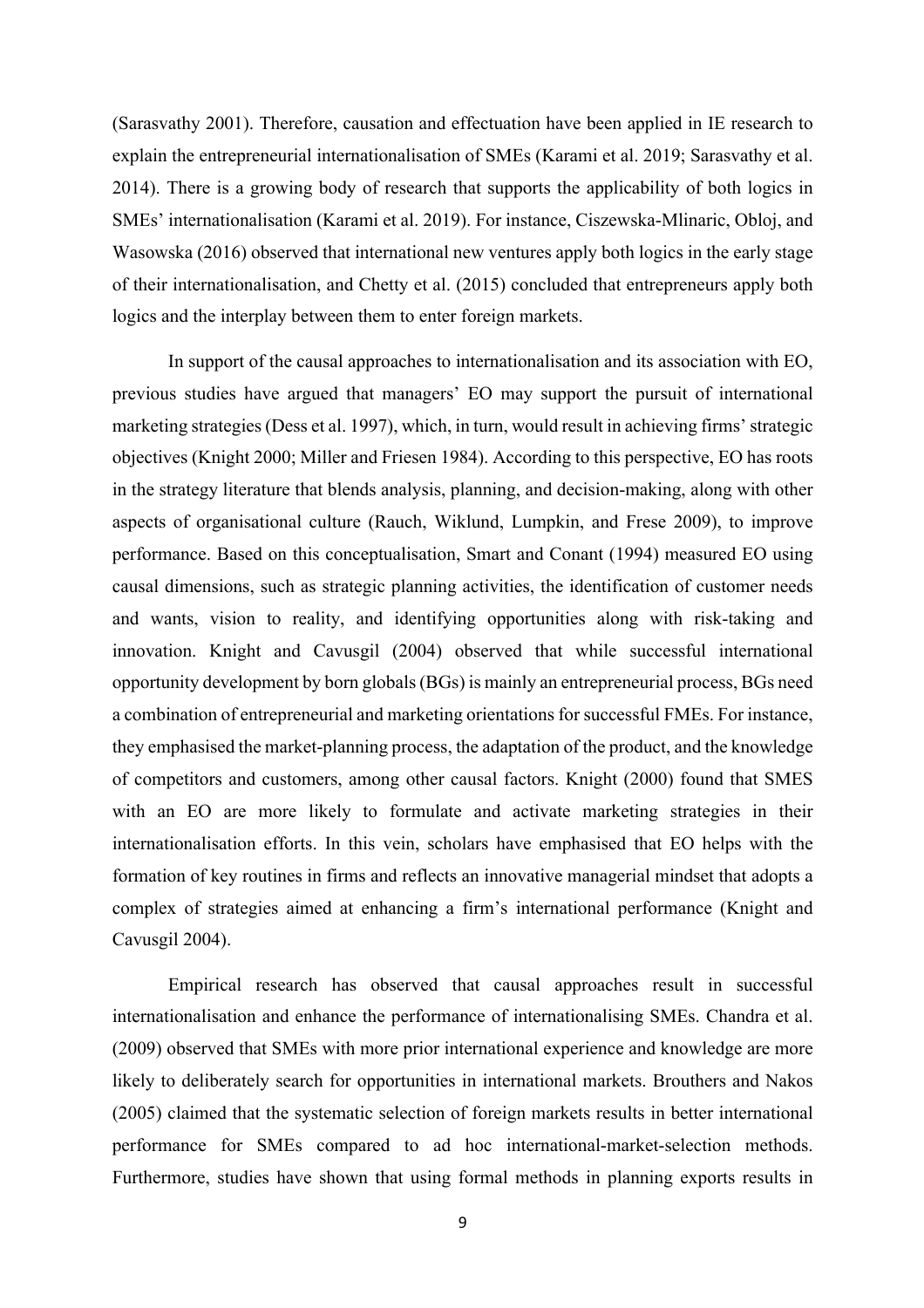active exports (Burton and Schlegelmilch 1987) and ongoing exports (Christensen, Da Rocha, and Gertner 1987). Scalars have also noted the importance of other causal approaches in firms' internationalisation efforts and have observed mechanisms such as export planning (Lado, Martı´nez-Ros, and Valenzuela 2004), regular visits to foreign markets (Katsikeas, Deng, and Wortzel 1997), and market-research activities in international markets (Cavusgil and Naor 1987). Consequently, we propose the following hypothesis:

H3. Causal decision-making mediates the relationship between EO and SMEs' international opportunity development.

#### *Methodology*

#### **Sampling**

We used a survey to collect our data. Surveys are an established means of collecting data in entrepreneurship research that enables using multi-item scales to measure complex, latent constructs of interest (Maula and Stam 2019). We collected the data from manufacturing SMEs from different industries and regions in New Zealand (NZ) in order to obtain a representative sample of firms in different industries across the country. According to the NZ Ministry of Business, Innovation and Employment (2016), SMEs contribute 26 percent of the country's gross domestic production (GDP). Following the NZ Ministry of Economic Development, we defined SMEs as firms with less than 200 employees. This definition makes our results comparable with those on SMEs in Europe. The Kompass Database was used to identify the SMEs from the country's different industries and regions that have already entered foreign markets. After preparing an initial set of SMEs, we telephoned them and checked their websites to ensure that all selected SMEs met the selection criteria. As a result, subsidiaries of international companies, firms with parent companies overseas, foreign-owned companies, companies manufacturing in other countries, and SMEs with no current international activities were screened out. The screening process resulted in 820 SMEs. Five hundred and sixty firms did not want to participate in our survey due to lack of interest or being busy with different business activities at the time. Among the remaining SMEs, 96 firms did not complete the survey after three reminders. Therefore, the final sample of this study consisted of 164 complete answers, yielding a satisfactory effective response rate of 20 percent (164 out of 820).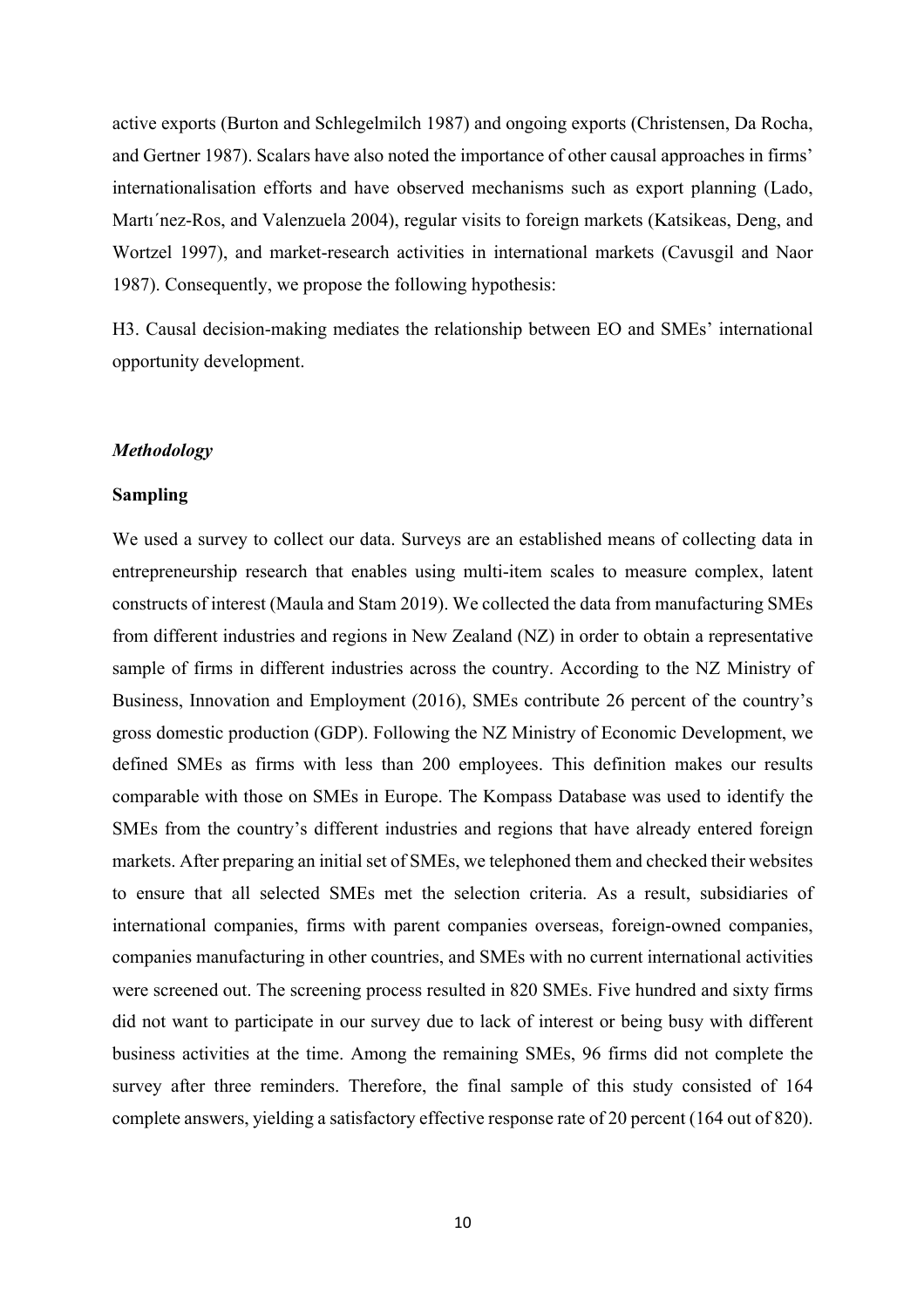#### **Data Collection**

Data collection took place between September 2016 and February 2017. We collected the data from the founders and executives in charge of international business due to them being the decision-makers and the most informed people for the purposes of our query. Scholars have argued that the CEO/founder status is positively associated with EO (Deb and Wilkund 2017). We used Qualtrics as our online survey platform to collect the data. Using the online platform and the Kompass database allowed us to effectively cover the entire population and reduce the risk of unrepresentative samples (Sills and Song 2002). We employed several techniques to improve the response rate. All the techniques were based on the rationale of social exchange theory to clarify the perceived benefits and costs (Dillman 1991). First, we promised to share a brief summary of our findings with the respondents (Im and Rai 2008). Second, we sent prenotice emails to sample respondents to ensure that they did not consider our survey emails to be unsolicited emails (Sheehan and Hoy 1999). We followed up these emails by telephone calls. Third, we ensured the confidentiality of the responses and assured the respondents that only aggregate results would be published, without any personal identifying information (Sills and Song 2002).

We used two techniques to control for non-response bias. First, we employed the independent *t*-test to compare the final sample of the respondents, the firms that agreed to participate but did not complete the survey, and the firms that did not want to participate and rejected our invitation (Sluis and de Giovanni 2016) in terms of firm age and size. The results revealed no significant differences, indicating no major threat of non-response bias. Second, we used the independent *t*-test to compare early and late responses to the substantive and the control variables of our study. Results showed no significant differences between the two groups (Armstrong and Overton 1977).

#### **Controlling Common Method Variance**

Regarding the critical importance of controlling common method variance (CMV) in internationalisation and entrepreneurship studies (Chang, Witteloostuijn, and Eden 2010; Maula and Stam 2019), we took some ex-ante steps to control CMV. First, we included a theoretically unrelated variable within other substantive variables as a marker variable. The marker variable was subject to CMV and was presented in similar format to the other items in the survey (Simmering, Fuller, Richardson, Ocal, and Atinc 2015). Second, we employed some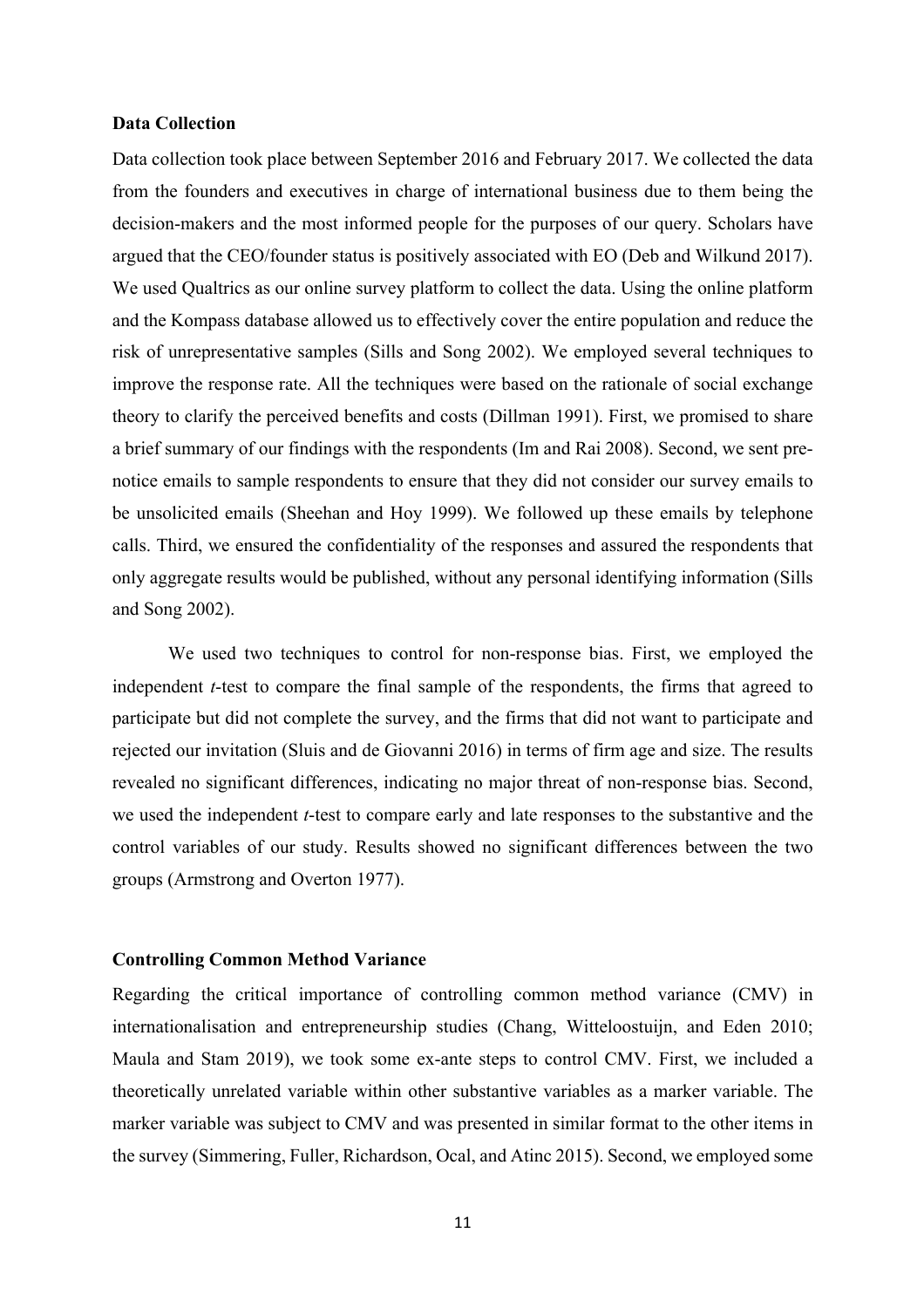reverse items as *built-in acquiescence checks* to reduce the effect of acquiescence responding (Meyer, Miller, Metzger, and Borkovec 1990). Third, we used different response anchors for different scales to reduce the possibility of careless responding (Podsakoff, MacKenzie, Lee, and Podsakoff 2003). Fourth, due to the process of data collection, the respondents agreed to participate in the survey voluntarily, which decreased careless responding (Meade and Craig 2012).

We also took several ex-post steps to further control the CMV. The first step was conducting Harman's single-factor test (Podsakoff, MacKenzie, and Podsakoff 2012). All items from the questionnaire were entered in one exploratory factor using the Varimax principal rotation and principal axis factoring extraction technique. As a result, eight factors emerged, explaining 52 percent of the total variance. The first factor accounted for 10.67 percent of the total variance, revealing that no single factor explained the majority of the variance. Second, we used AMOS software to run two models, a full measurement model that included the major constructs of the study and another model with all the major variables plus a method factor (Williams, Cote, and Buckley 1989). In this approach, CMV is an important issue only if the method-factor model could significantly improve the fit indices of the measurement model. The fit indices of the method-factor model (RMSEA= .09, CFI= .79, GFI= .77, NFI= .69, Chi square= 573.34, DF= 242) did not improve the fit indices of the measurement model (RMSEA= .09, CFI= .80, GFI= .77, NFI= .71, Chi square= 591.12, DF= 242). We also calculated the variance explained by both models by summing the squared loadings. Results indicated that the CMV accounted for only 4 percent of the total variance, less than the threshold of 25 percent (Williams et al. 1989). Considering all of these ex-ante and ex-post steps, we assumed that CMV was not a serious issue in our data.

#### **Measures**

The questionnaire for this research was prepared mainly by using established scales. We used Likert scales were, and all items had the option "do not know/does not apply." These opt-out responses were treated as missing values because under certain circumstances, "do not know" can mean "I cannot decide whether I agree or disagree" or that the respondent does understand the question. Before launching the main survey, we performed a pre-test with 20 founders and executives of the internationalising SMEs to get an idea about the time required to respond to the survey and to ensure the face and content validity of the items (Sills and Song 2002).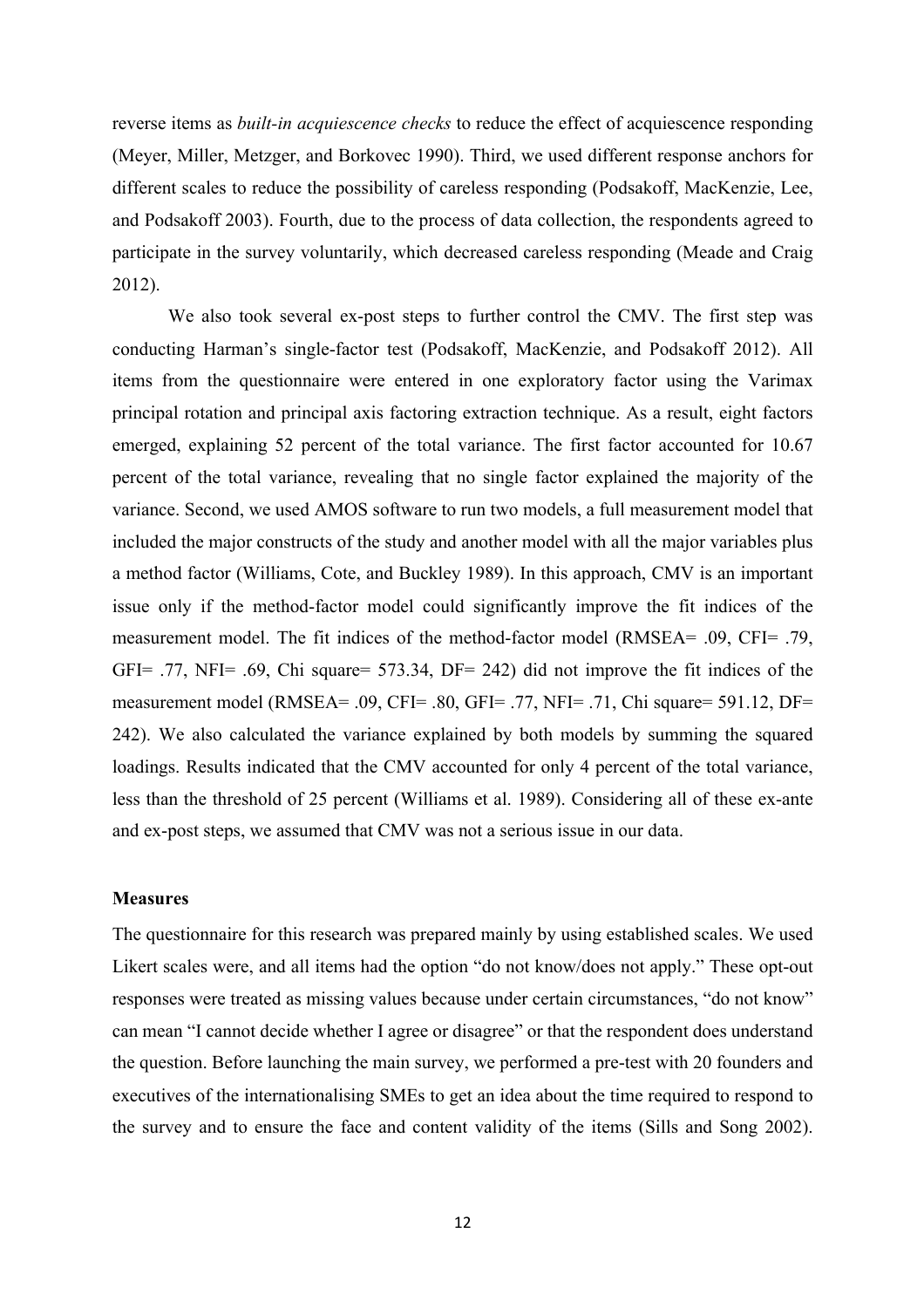According to the feedback, we further adjusted the items, and concluded that it would take approximately 20 minutes to fill out the online survey.

*International Opportunity Development.* We adopted the following seven items from the Brettel, Mauer, Engelen, and Küpper (2012) scale, rewording them for the context of our study: (1) We reduce the risks of foreign market entry through domestic or international partnerships and agreements; (2) We approach potential partners actively to jointly shape the foreign market entry opportunity; (3) We jointly decide to develop opportunities with our partners on the basis of our competences; (4) New international business opportunities are often created by collaborating with our partners or customers; (5) Foreign market entry opportunities are generated by our entrepreneurial or innovative actions; (6) Our international market entry and expansion opportunities are driven by the collaboration with other firms; (7) Our expansion into foreign market(s) has been a result of our efforts to establish and develop relationships with the right people. All items were answered using a seven-point scale  $(1 = "strongly$ disagree" and  $7 =$  "strongly agree").

*Entrepreneurial Orientation*. We used Walter et al.'s (2006) scale: (1) In our firm, entrepreneurial behaviour is a central principle; (2) In our firm, people are not very dynamic (reversed); (3) In our firm, innovation is valued; (4) In our firm, people are willing to take risks; (5) In our firm, willingness for continuous improvement is a central principle; (6) In our firm, people are eager to be the first to market. All items were answered using a seven-point scale (1  $=$  "strongly disagree" and  $7 =$  "strongly agree").

*Effectual and Causal Decision-Making*. We employed Wiltbank, Read, Dew, and Sarasvathy's (2009) scale. This scale includes items for both effectual and causal logics and, therefore, provides a chance to juxtapose both logics of decision-making. We edited the items to make them suitable for the context of our study. In each question, (a) represented the effectual logic and (b) represented the causal logic. The items were as follows: (1) In assembling information on foreign market entry, you. . . (a) Talk to people (outside of your firm) you know to get their support in making this entry become a reality, (b) Study expert predictions of where the market is "heading"; (2) In developing a marketing approach for foreign market entry, you would. . . (a) Think of possible courses of action based on your prior experience, (b) Research competitors' approaches; (3) When you think about the uncertainty of a foreign market, you move forward anyway because. . . (a) Your expertise allows you to face that uncertainty, (b) Your actions can decrease uncertainty in that market; (4) In managing your foreign market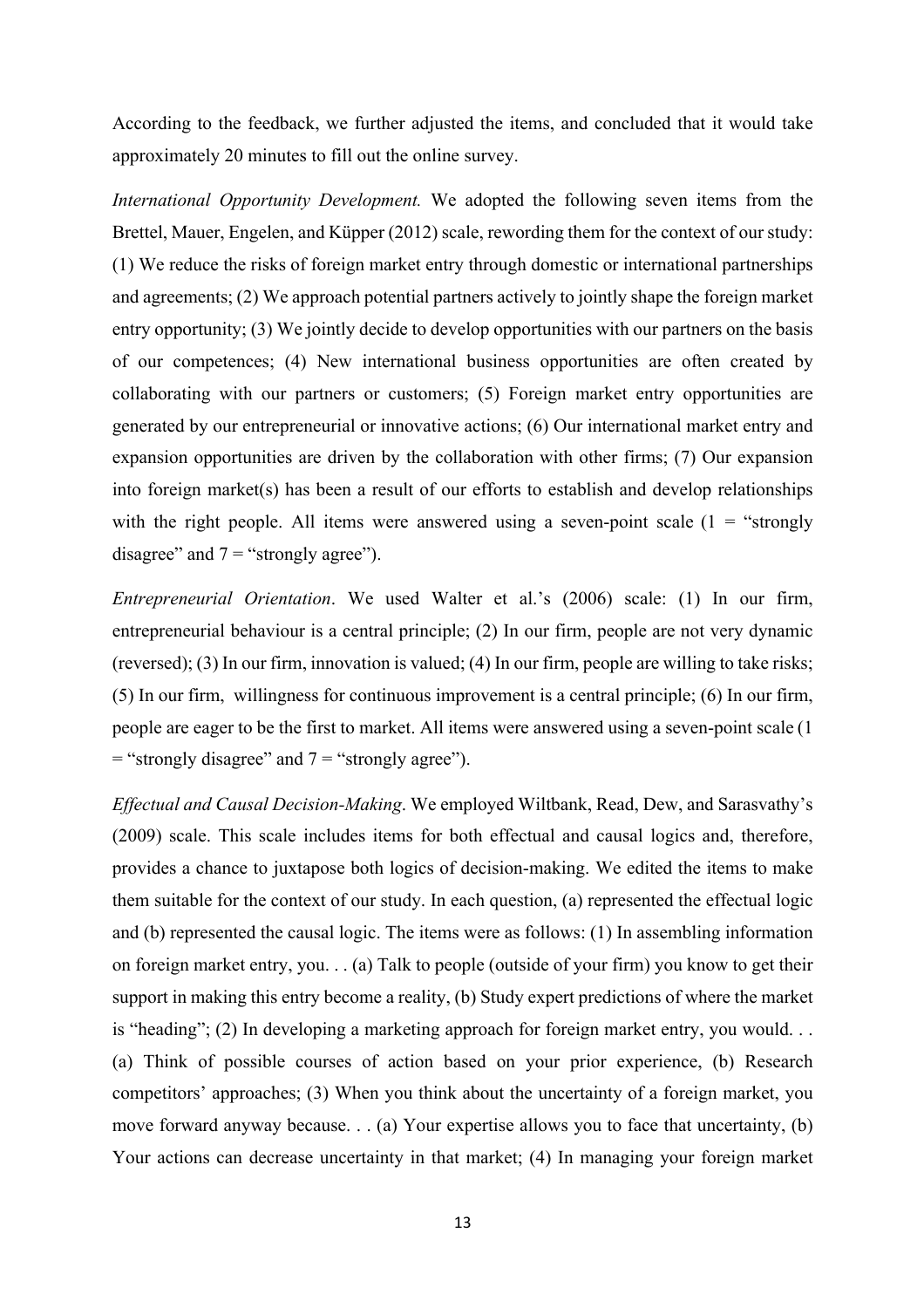development, you are driven by. . . (a) Creating new solutions for emerging opportunities, (b) Comparing your progress against your predetermined plans; (5) If you look at predictions for where potential markets are heading, you would. . . (a) Discount them as they do not incorporate the impact of your initiatives, (b) Use them to create forecasts of what your business might accomplish over time; (6) When entering foreign markets, it is important to base your strategy on. . . (a) What you are capable of given the resources available to you, (b) Relevant forecasts and analyses; (7) In learning about the expectations other people have for this industry, you. . . (a) Imagine the ways your firm will change aspects of the situation they are forecasting, (b) Form updated predictions of likely outcomes for the business. All items were answered using a seven-point scale (1 = "strongly disagree" and  $7 =$  "strongly agree").

*Control Variables.* We controlled several theoretically relevant firm-level variables with potential influence on our antecedent, mediating, and outcome variables (Aguinis, Hill, and Bailey 2019). *Firm age* was included as an important factor in internationalisation studies. Scholars argue that EO increases as firms mature (McGee and Peterson 2019). In addition, older firms might have more resources and network relationships. Therefore, firm age might influence SMEs' tendency to enter foreign markets (Fernhaber, Mcdougall, and Shepherd 2009; Zahra, Ireland, and Hitt 2000). Furthermore, older firms might have more internationalbusiness experience and, therefore, more expertise that would help them successfully apply effectual logic when faced with uncertainty (Sarasvathy 2001). Scholars have also argued that EO's benefits are related to a firm's age in the sense that EO does not appear to be beneficial to young firms and becomes valuable as firms mature (McGee and Pererson 2019). We measured firm age by the years that a firm has been in the business. We also controlled firm size. Considering that larger firms' access to more resources might impact their FME (Zahra et al. 2000) and that having more resources might also result in more causal approaches than effectual decision-making (Schweizer et al. 2010), we controlled firm size and measured it using a firm's annual gross sales (Gerschewski, Rose and Lindsay 2015). *Internationalisation experience* as an important factor for SMEs' international performance was measured by years of experience in foreign markets (Brouthers and Nakos 2005) as entrepreneurship and IE literature claims that experience is an important operant resource (Nambisan and Hunt 2015; Vahlne and Johanson 2017) impacting managers' decision-making (Sarasvathy 2001; Schweizer et al. 2010). *Uncertainty* also plays an important role in managerial decisionmaking. More specifically, scholars clearly argued that whereas causal decision-making works in predictable environments, effectual decision-making works better under conditions of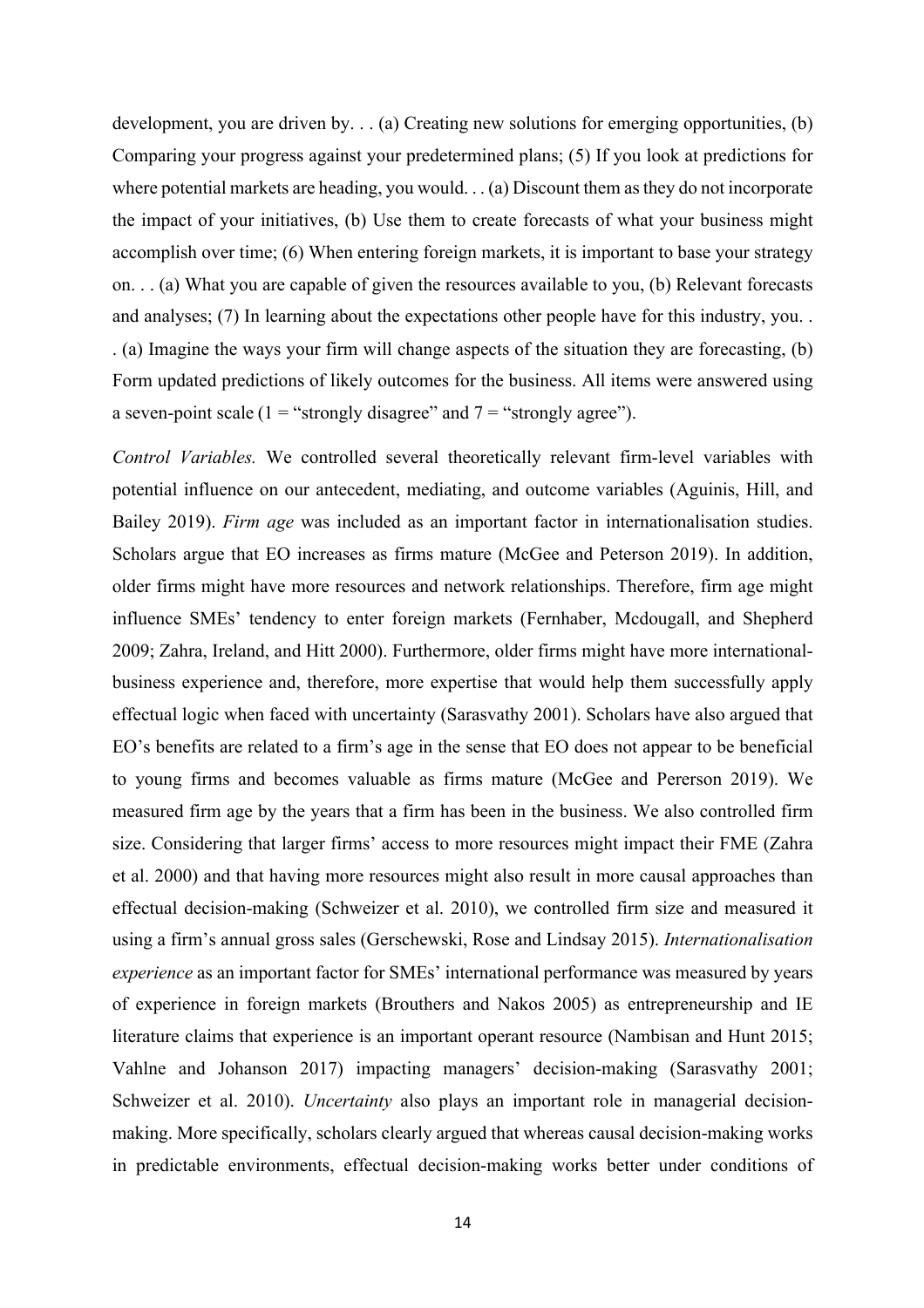uncertainty (Sarasvathy 2001). Finally, the impact of *industry* was controlled to see if there are any differences between high- and low-tech industries in terms of international opportunity development (Karami and Tang 2019). Using The Australia and New Zealand Standard Industrial Classification, we first divided firms into the following nine manufacturing-industry categories: (1) food, beverage, and tobacco products; (2) textile, leather, clothing, and footwear; (3) wood and paper products; (4) printing; (5) petroleum, chemical, polymer, and rubber products; (6) non-metallic mineral products; (7) metal products; (8) transport machinery and equipment; and (9) furniture and other manufacturing. Then, we divided them into lowand high-tech industries. High-tech firms are more likely to internationalise (Oviatt and McDougall 2005). Industries were divided based on the percentage of knowledge workers and RandD intensity (Tang et al. 2012). As a result, we considered industries 5, 6, 7, and 8 as hightech and the rest as low-tech. We coded high-tech industries as "1" and low-tech industries as "0."

#### *Analysis and Results*

We applied the partial-least-squares (PLS) technique to estimate our models and examine the hypothesised associations between EO, effectual decision-making, causal decision-making, and international opportunity development. We employed PLS as variance-based structural equation modelling (SEM) for several reasons. PLS models have advantages in exploring the relationships between latent variables and explaining the variance in dependent variables (Reinartz, Haenlein, and Henseler 2009) and work better with smaller sample sizes (Hair, Ringle, and Sarstedt 2013). Furthermore, PLS has minimal demands in terms of measurement scales and distributional assumptions (Wold 1982). We employed SmartPLS3 to test our hypotheses (Ringle, Wende, and Becker 2015).

#### **The Measurement Model**

We began our analysis with the measurement model to test the validity and reliability of the items. First, we checked items loadings to their constructs. The shared variance between the variable and the error variance was less than the shared variance between the construct and its items. All loadings were above the accepted cut-off point of .7 (Hulland 1999). Second, we assessed Cronbach's alpha for all substantive constructs. The alphas for all constructs were above the threshold of .7 (Nunnally 1978). Third, we tested composite reliability and ensured that the composite reliabilities of all constructs were well above the accepted threshold of .7 (Hair et al. 2013). Fourth, we tested the convergent validity of the constructs. The average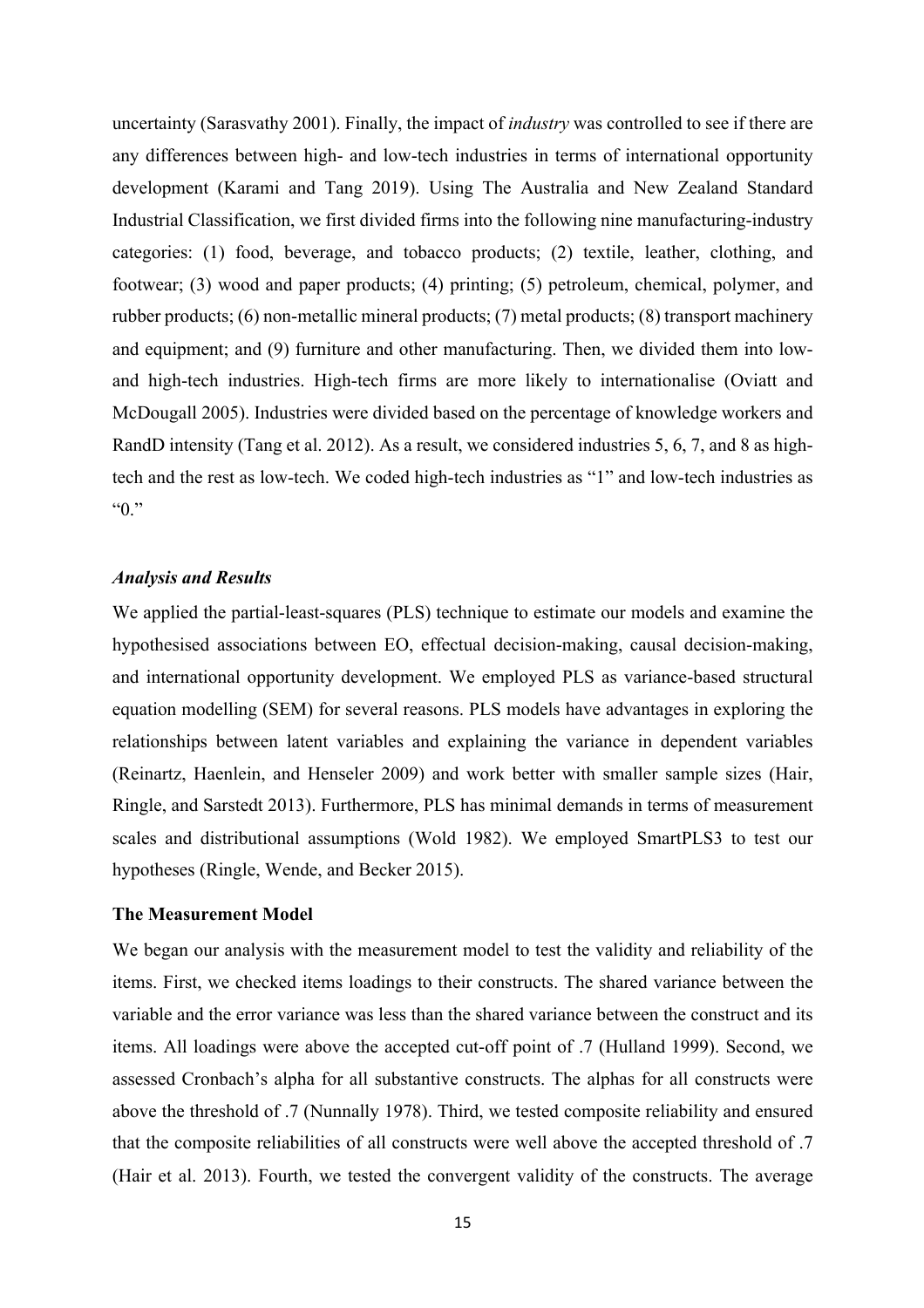variance extracted (AVE) was tested to see how well the items of a construct explained its variance (Fornell and Larcker 1981). As a result, the AVE for all constructs was higher than the suggested threshold of .5 (Hulland 1999). For further assessment of discriminant validity, we calculated the square root of AVE (see Table 1). Finally, the measurement model showed acceptable fit (SRMR = 0.09, chi-square/df = 3.81) (Hu and Bentler 1998). However, it should be noted that interpretations of fit indices for PLS models should be handled with certain caution (Hair et al. 2013) because these criteria are in early phases of development and are not completely understood.<sup>1</sup>

> ==================== Insert Table 1 about here ====================

#### **The Structural Model**

We tested our hypotheses by examining the explained variance, significance, and size of coefficients in the structural paths. We used the bootstrapping technique (with 500 subsamples) to run supplementary procedures as suggested by Hair et al. (2013) and test the precision of the structural paths in the model (Efron and Tibshirani 1993). Hypothesis 1 proposed that there is a positive association between EO and international opportunity development. The path between EO and international opportunity development ( $\beta$  = .32, t =  $4.91, p \leq 0.01$ ) was statistically significant. In order to test the mediation hypotheses, we entered the mediators (effectual and causal decision-making) to the structural model. As a result, mediators explained the majority of the variance in international opportunity development (.30). The explained variance adjusted  $(R^2)$  for our mediators revealed an interesting result. None of our control variables had a significant impact on the opportunity-development construct.

In order to test the mediation model, we considered the following three conditions: 1) EO is significantly correlated with the international opportunity development; 2) EO is significantly correlated with effectual and causal decision-making (mediators); 3) the mediators are significantly correlated with international opportunity development; and 4) after adding the mediators to the model, the significant correlation between EO and international opportunity development will not exist anymore (Baron and Kenny 1986). Hypothesis 2 proposed that effectual decision-making mediates the positive association between EO and international opportunity development, and Hypothesis 3 suggested that causal decision-

<sup>1</sup> https://www.smartpls.com/documentation/functionalities/model-fit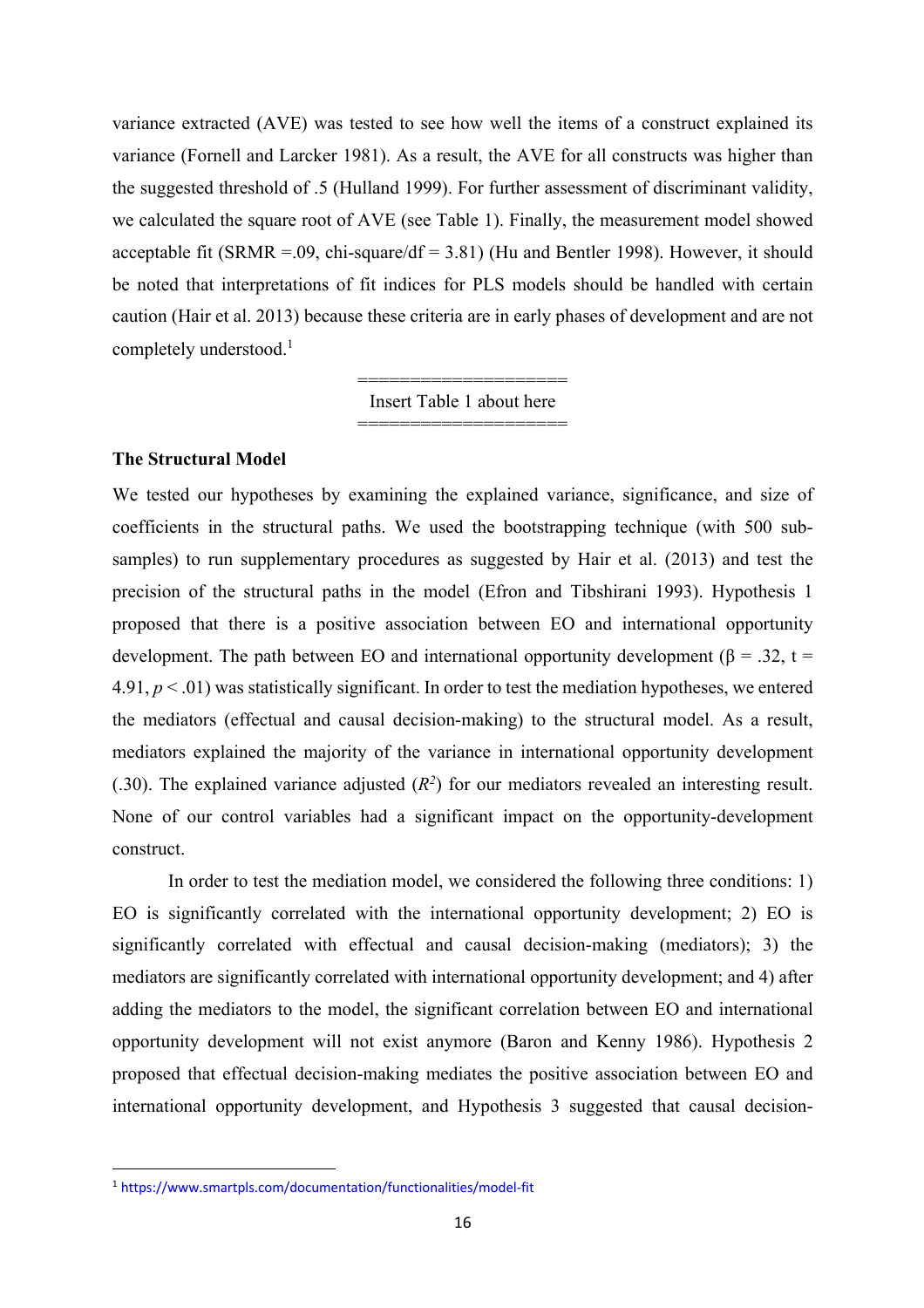making mediates the positive association between EO and international opportunity development. As reported above, the direct relationship between EO and opportunity development was significant. Furthermore, the associations between EO and effectual decision-making ( $β = .39$ ,  $t = 5.85$ ,  $p < .01$ ) and between EO and causal decision-making were significant ( $\beta$  = .30, t = 4.87,  $p < .01$ ). These results meet the first and second conditions of the mediation models. The association between effectual decision-making and the dependent variable ( $\beta$  = .34, t = 3.29,  $p < .01$ ) and between causal decision-making and the dependent variable ( $\beta = 0.25$ ,  $t = 2.38$ ,  $p < 0.05$ ) were significant. These results meet the third condition of the mediation models. Finally, we entered the mediators to the structural model. As presented in Figure 1, the significant relationship between EO and international opportunity development became insignificant ( $\beta = .08$ ,  $t = 1.18$ ,  $p = .24$ ), indicating that the last condition for full mediation was met. Overall, the mediation hypotheses were supported.

> ======================== Insert Figure 1 about here ========================

#### **Robustness Checks**

We also performed two robustness checks. First, potential outliers in the dataset were controlled. We used the case-wise diagnostics technique, and the results showed no case with the standard residual higher than the suggested threshold of 3. Second, we controlled the possible existence of multicollinearity in our findings. As a result, the highest variance inflation factor was 2.28, which is well below the accepted threshold of 5, revealing that multicollinearity was acceptably weak.

#### *Discussion*

EO has received increasing attention in IE research. This is mainly due to EO's positive impact on firm performance (e.g. Wales 2016; Karami and Tang 2019) and its critical importance for international opportunity development (Coviello et al. 2011). To add to this line of inquiry, our study investigated EO's contribution to SMEs' successful internationalisation via international opportunity development. By investigating the role of causal and effectual decision-making in this process (Read et al. 2016), we shed light on the mechanisms by which SMEs' EO results in successful internationalisation.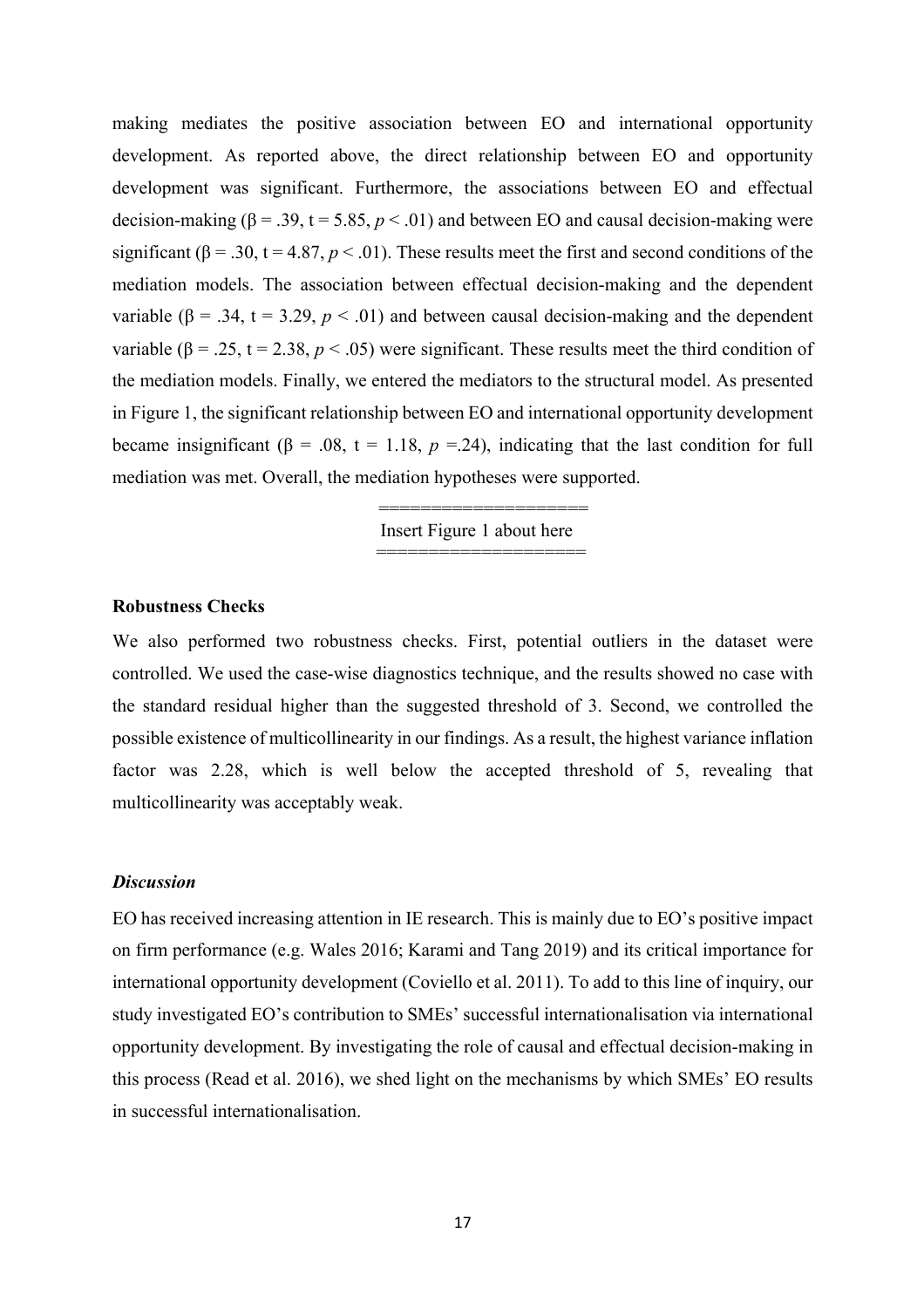Our study makes a significant contribution to both IE and EO literature. We detailed an important mediation mechanism by which EO results in entrepreneurial international opportunity development. This is an important step in improving EO theorising (Wales 2016; Walter et al. 2006). Our findings revealed that the logic of decision-making plays an important role in translating firm-level EO into successful opportunity development by internationalising SMEs. This is an important finding because one of the main motivations for EO research is the need to theoretically distinguish firms based on their entrepreneurial strategy-crafting behaviours and processes (Wales 2016)*.* 

Our findings clarified how effectuation helps with the transformation of initial means into valuable resources (Read et al. 2016) in the process of internationalisation. Effectual decision-making logic helps SMEs connect their EO as an existing means (Lechner and Gudmundsson 2014) to international opportunities. Importantly, scholars have suggested that RBV is as a promising framework in EO research (Covin and Miller 2014). While effectuation theory has positioned itself in RBV literature, researchers have argued that effectuation theory emphasises the importance of the process through which the existing means that might not be valuable at the beginning turn into valuable resources during the effectuation process (Read et al. 2016). This is an important distinction that makes the mediation role of effectuation even more significant. The importance of considering this dynamic process of turning SMEs' initial EO into useful resources through effectuation logic becomes even more evident when we consider the liability of internationalising SMEs' resources (Mathews and Zander 2007). Therefore, we consider effectual decision-making to be a dynamic capability (Evers, Andersson, and Hannibal 2012) that helps internationalising SMEs to better address uncertain conditions (Vahlne and Johanson 2017).

Another interesting finding is that causal logic is significantly associated with EO and international opportunity development. This may partly be due to the dynamic nature of the internationalisation process, which entails internationalising SMEs being dynamic through effectual networking, learning from experiences (Frishammar and Andersson 2009), and adopting appropriate decision-making logic according to the context (Sarasvathy et al. 2014).

#### **Managerial Implications**

Our findings carry three major implications for SME owners and executives. First, our findings provide a clearer picture of the conditions under which owners and executives of SMEs decide to enter foreign markets. We found that SME owners and executives can make decisions using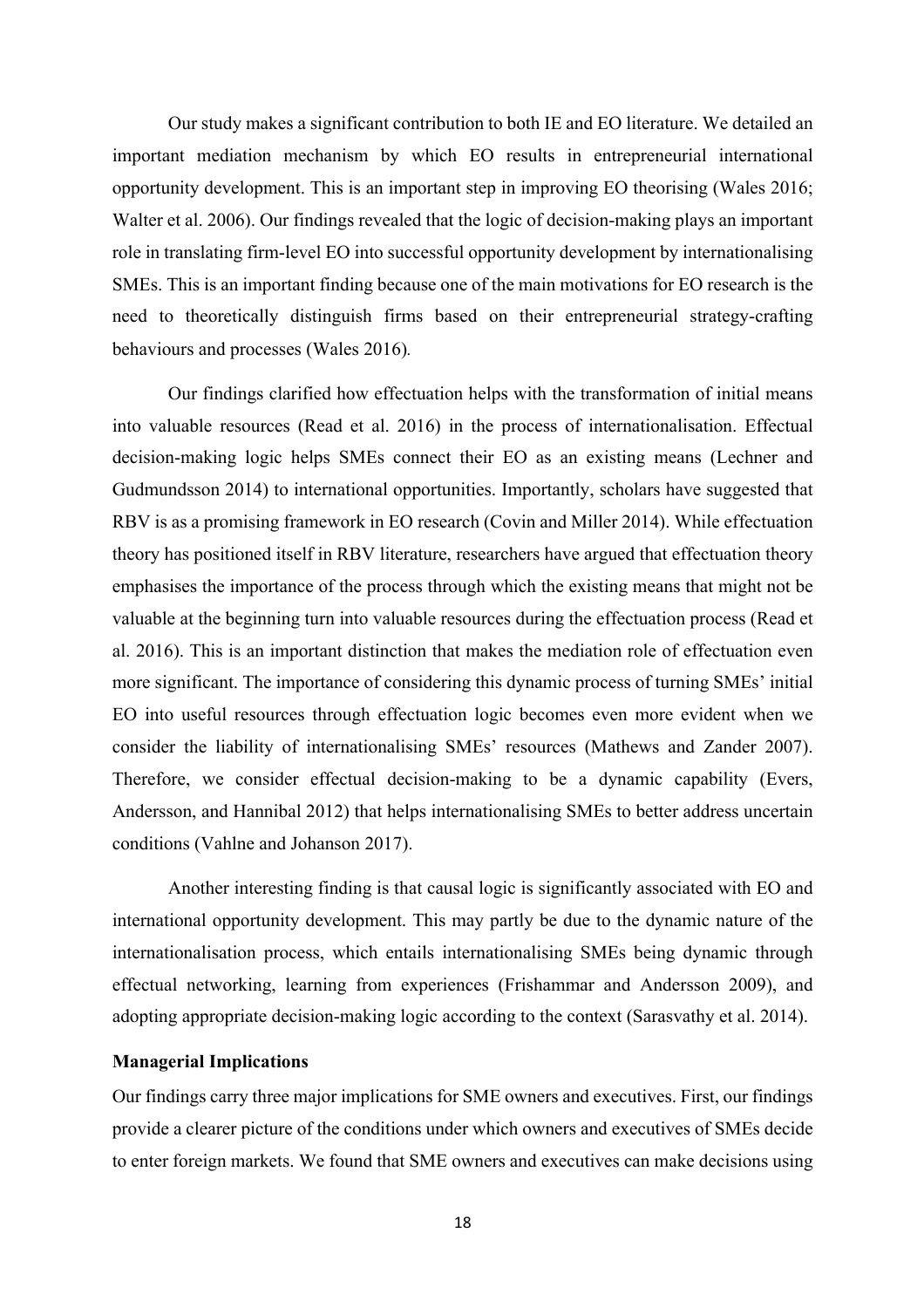different logics under different circumstances. Therefore, SME owners and executives should have a holistic understanding of the internationalisation process and the ability to apply both decision-making logics depending on the conditions. Our findings help SME owners and executives not rely too much on prediction-based planning and market research for FMEs. Sometimes, SME owners and executives might need to apply both logics simultaneously to proceed with the different stages of a single FME, or they might need to take the causal approach for one FME and an effectual approach for another. Broadening the analytical framework when making decisions could help decision-makers to better understand the situation and consider more factors and solutions in their decision-making.

Second, SME owners and executives should be aware that effectual logic is mostly about revisiting the concepts of resources, partnership, and learning. This logic helps understand the value of existing means, including experience and EO, and facilitates networking with other important players in the market. By adopting effectual logic in their decision-making, SME owners and executives would be able to utilise the existing firm-level EO more efficiently to learn from others in their networks and manage the perceived uncertainty of FMEs. It is important for SME owners and executives to realise that having an entrepreneurial culture is not enough to enter foreign markets successfully. They must invest in their firm-level EO to build trust and develop more and stronger network relationships to acquire new resources and learn from other firms. If SME owners and executives manage this transformation process successfully, they will become insiders to the relevant networks within which international opportunities form and evolve (Nowinski and Rialp 2015).

Third, SME owners and executives should know that engaging in the effectual internationalisation process could result in developing and evolving the existing EO within their firms by getting in touch with other firms within the network and learning from their routines and practices (Vahlne and Johanson 2017). EO can enhance the learning capability of an organisation, which, in turn, enhances firm-level EO (Altinay et al. 2016). By building trust between network members, SME owners and executives would expand their tacit knowledge and let each other gain new knowledge and insights about organisational culture, routines, and procedures. Considering that EO contributes to firm performance, nurturing EO is critical for the long-term growth and survival of firms. Owners and executives of internationalising SMEs should involve their employees in the process of effectual decision-making and networking to let them observe and learn from the process to improve their proactive thinking, risk-taking, and innovativeness.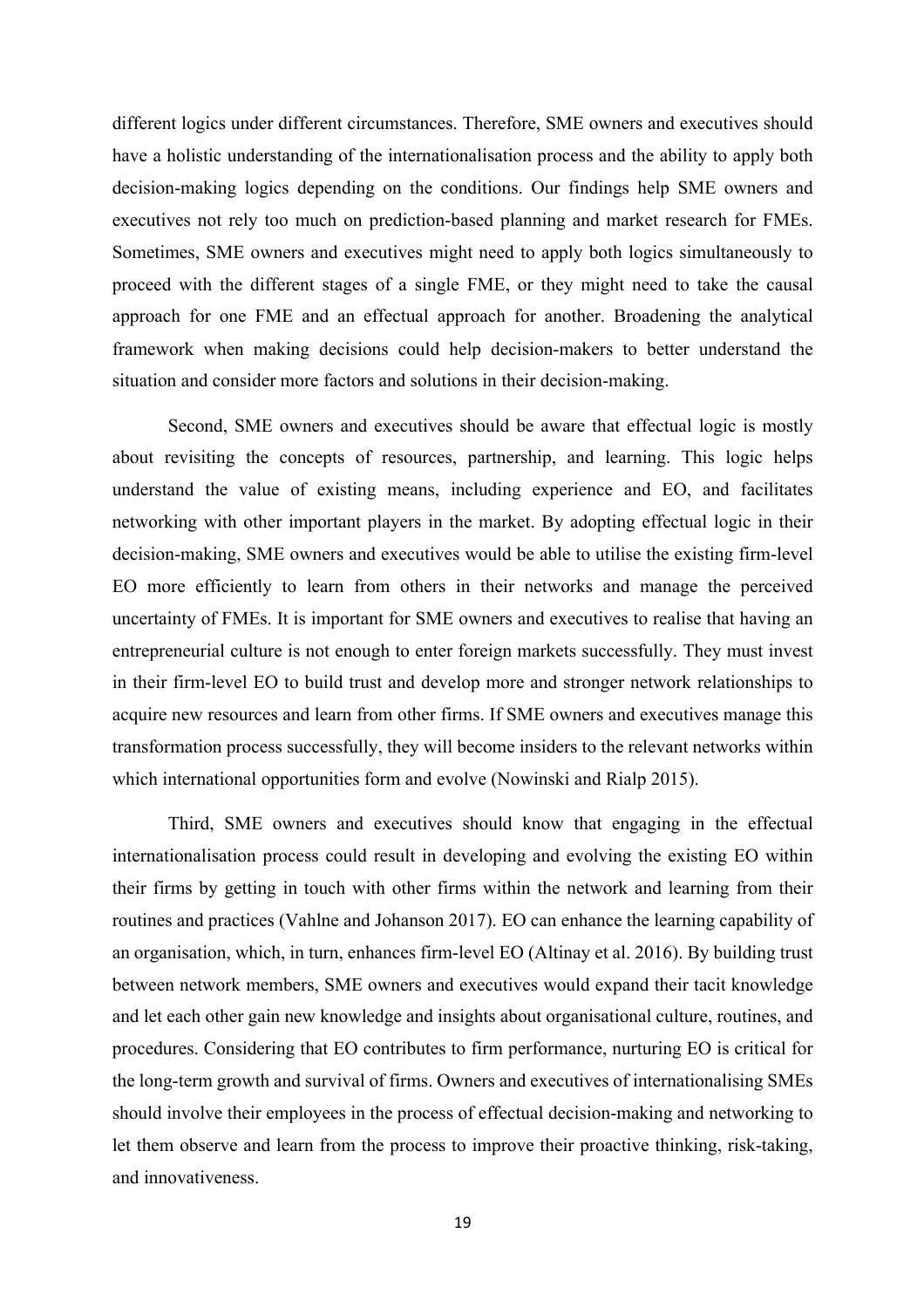#### **Limitations and Future Research Directions**

Our study focused only on opportunity development and did not distinguish between creation and discovery opportunities (Alvarez and Barney 2007). Future research should consider both opportunities to develop a better picture of SMEs' internationalisation. Furthermore, researchers should explain the transformation of different opportunities during internationalisation (Chetty et al. 2018) and the role of EO in this transformation. Research on the transformation of different opportunities during the internationalisation process is rare, and IE scholars should investigate the role of EO in this important issue.

Second, international performance is a critical construct in IE scholarship (Coviello et al. 2011). Future research should investigate whether created international opportunities result in better performance. To do so, scholars should investigate opportunity exploitation. Investigating the exploitation of created or discovered opportunities by internationalising SMEs would help to better measure internationalising SMEs' performance. Scholars should look at the different aspects of SMEs' international performance (Gerschewski et al. 2015) to provide a better picture of the association between EO, decision-making logic, and firms' international performance.

Third, our study considered EO and not IEO. IEO as a distinct construct has gained significant acceptance in IE literature (Covin and Miller 2014). We measured EO due to our posture-based conceptualisation of EO as a common lens in IE research (Covin and Miller 2014), and we employed Walters et al.'s (2006) EO scale. Future research should distinguish EO from IEO and measure IEO to investigate the associations between IEO, international opportunity exploration and exploitation, and international performance. Furthermore, we considered EO as a construct and did not consider its different dimensions separately. Future research could subdivide EO into attitudinal (risk-taking) and behavioural (innovativeness and proactiveness) elements to better explain EO's impact on international market opportunity development (Reuber et al. 2018).

Fourth, this study's main concern was describing the mediation mechanism. Although we successfully explained decision-making logic's mediation role, the association between logic of decision-making and international opportunity development might be moderated by different factors. Future research should also consider moderators at different levels of analysis. An entrepreneur's background, identity, education, social capital, value system, aspirations, tastes, and beliefs (Read et al. 2016; Sarasvathy 2001) might be important personal-level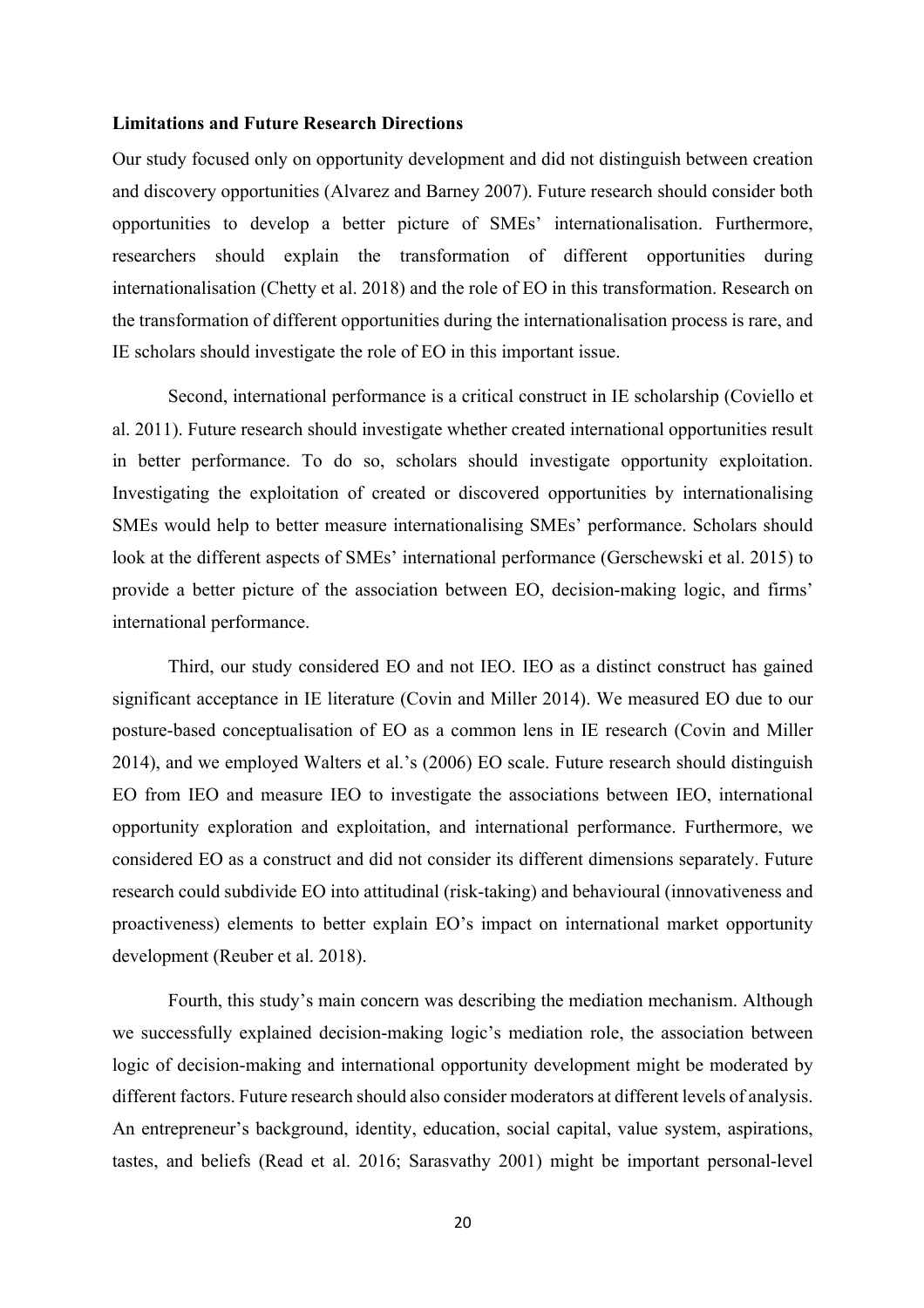moderators. Scholars could investigate firm-level factors, such as limited resources (Frishammar and Andersson 2009), firm size (Zahra et al. 2000), previous experience, and networking capability (McGrath and O'Toole 2014). Finally, uncertainty, environmental turbulence (Sarasvathy et al. 2014), and the three pillars of institutions (cognitive, normative, and regulative; Scott 2008) could be important macro-level moderators.

Fifth, our research had some methodological limitations. Data were collected crosssectionally. While cross-sectional data can provide a clear picture of relationships, it cannot show the dynamics of decision-making in the internationalisation process over time. Considering that effectuation relies on process ontology (Reuber et al. 2018), future research could apply a longitudinal-case-study approach (Ojala, Evers, and Rialp 2018) to better explain changes during the process of international opportunity development. Furthermore, we used PLS SEM modelling to capture the indirect relationship between EO and international opportunity development. Although PLS is an established technique, it also carries certain disadvantages. First, PLS uses the bootstrapping technique, which provides variable results, implying that researchers should be cautious while interpreting coefficients. Second, path coefficients were unstable due to the small size of the sample. Third, PLS does not provide all the important goodness of fit indices (Sosik, Kahai, and Piovoso 2009). Future studies could apply co-variance-based structural-modelling techniques or regression models to test the indirect associations.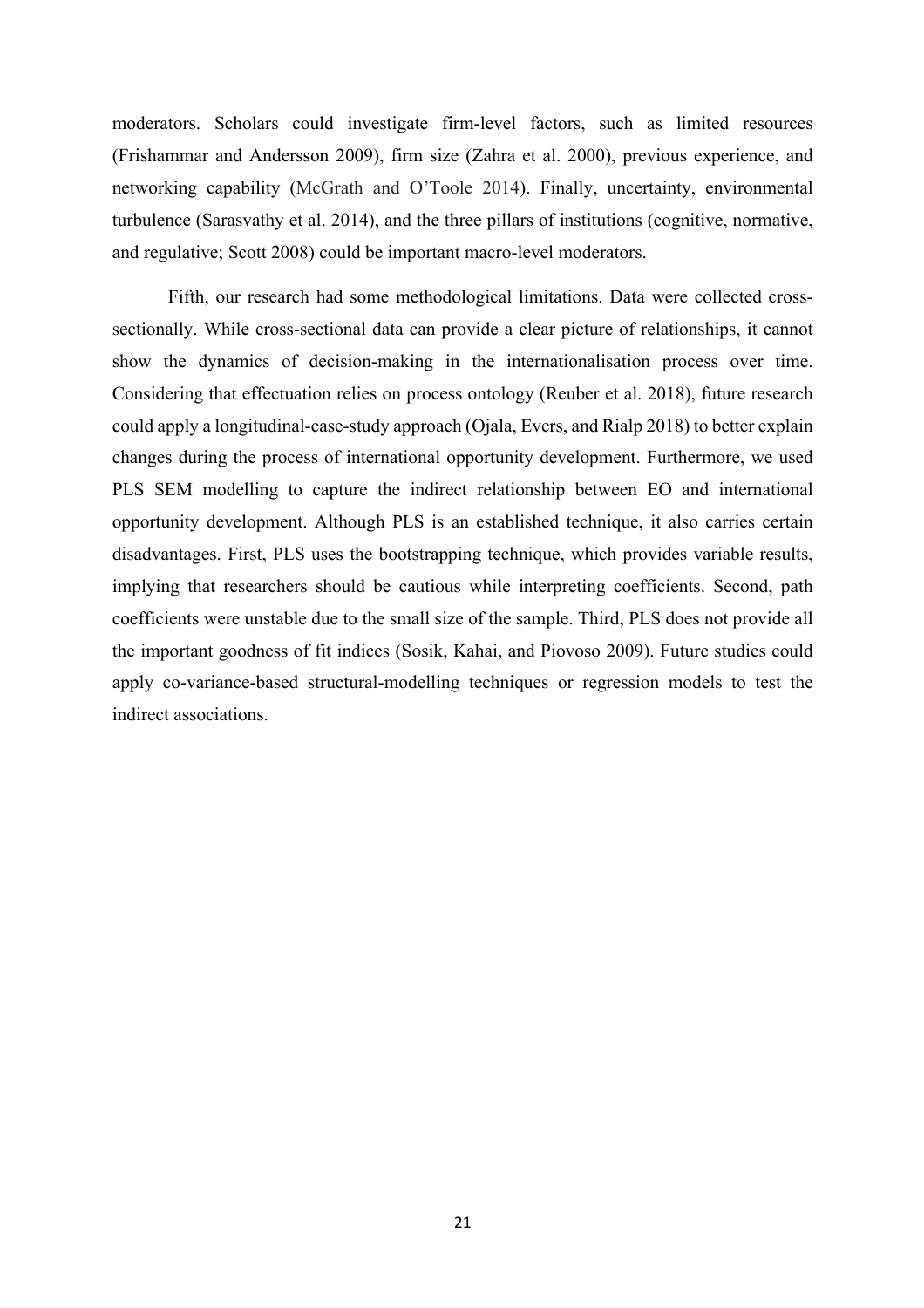#### *References*

- Aguinis, H., N. S. Hill, and J. R. Bailey (2019). "Best Practices in Data Collection and Preparation: Recommendations for Reviewers, Editors, and Authors," *Organizational Research Methods*, 1094428119836485.
- Altinay, L., M. Madanoglu, G. De Vita, H. Arasli, and Y. Ekinci (2016). "The Interface between Organizational Learning Capability, Entrepreneurial Orientation, and SME Growth," *Journal of Small Business Management* 54 (3), 871–891.
- Alvarez, S. A., D. Audretsch, and A. N. Link (2016), "Advancing Our Understanding of Theory in Entrepreneurship," *Strategic Entrepreneurship Journal* 10 (1), 3–4.
- Alvarez, S. A., and J. B. Barney (2007). "Discovery and Creation: Alternative Theories of Entrepreneurial Action," *Strategic Entrepreneurship Journal* 1 (1–2), 11–26.
- Anderson, B. S., J. G. Covin, and D.P. Slevin (2009). "Understanding the Relationship between Entrepreneurial Orientation and Strategic Learning Capability: An Empirical Investigation," *Strategic Entrepreneurship Journal* 3 (3), 218–240.
- ANZSIC, "http://archive.stats.govt.nz/browse\_for\_stats/industry\_sectors/anzsic06-industryclassification.aspx". Accessed Dec. 15, 2018.
- Armstrong, J. S., and T. S. Overton (1977). "Estimating Nonresponse Bias in Mail Surveys," *Journal of Marketing Research* 4, 396–402.
- Baker, W. E., and J. M. Sinkula (2009). "The Complementary Effects of Market Orientation and Entrepreneurial Orientation on Profitability in Small Businesses," *Journal of Small Business Management* 4 (4), 443–464.
- Barney, J. B. (1991). "Firm Resources and Sustained Competitive Advantage," *Journal of Management* 17, 99–120.
- Baron, R. M., and D. A. Kenny (1986). "The Moderator–Mediator Variable Distinction in Social Psychological Research: Conceptual, Strategic, and Statistical Considerations," *Journal of Personality and Social Psychology* 51, 1173–1182.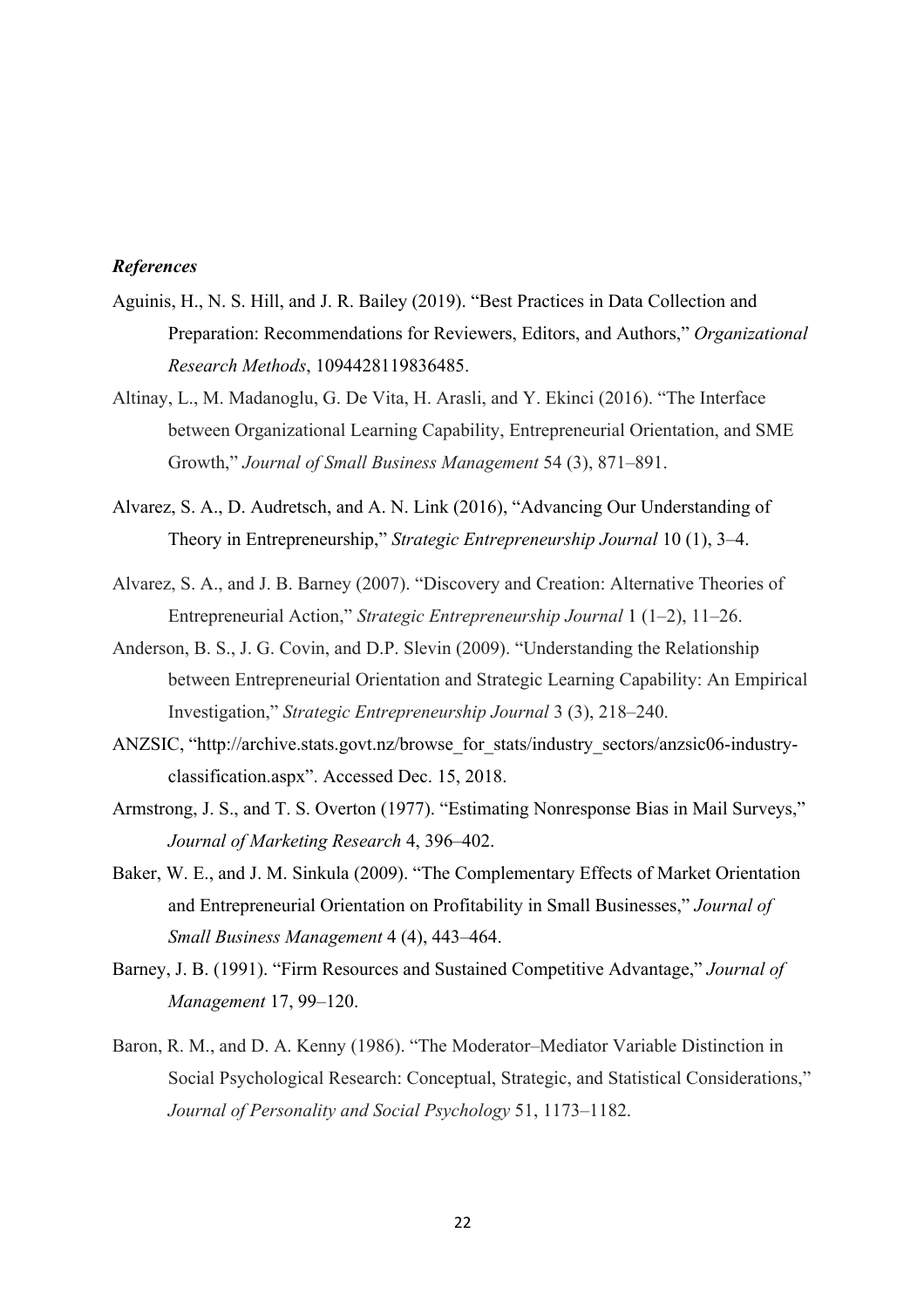- Brettel, M., R. Mauer, A. Engelen, and D. Küpper (2012). "Corporate Effectuation: Entrepreneurial Action and Its Impact on R&D Project Performance," *Journal of Business Venturing* 27 (2), 167–184.
- Brouthers, L. E., and G. Nakos (2005). "The Role of Systematic International Market Selection on Small Firms' Export Performance," *Journal of Small Business Management* 43 (4), 363–381.
- Burton, F. N., and B. B. Schlegelmilch (1987). "Profile Analysis of Non-exporters versus Exporters Grouped by Export Involvement," *International Management Review* 27  $(1), 38-49.$
- Cai, L., R. Guo, Y. Fei, and Z. Liu (2017). "Effectuation, Exploratory Learning and New Venture Performance: Evidence from China," *Journal of Small Business Management* 55 (3), 388–403.
- Cavusgil, S. T., and J. Naor (1987). "Firm and Management Characteristics as Discriminators of Export Marketing Activity," *Journal of Business Research* 15 (3), 221–235.
- Chandler, G. N., D. R. DeTienne, A. McKelvie, and T. V. Mumford (2011). "Causation and Effectuation Processes: A Validation Study," *Journal of Business Venturing* 26 (3), 375–390.
- Chandra, Y., C. Styles, and I. Wilkinson (2009). "The Recognition of First Time International Entrepreneurial Opportunities: Evidence from Firms in Knowledge-Based Industries," *International Marketing Review* 26 (1), 30–61.
- Chang, S. J., A. Van Witteloostuijn, and L. Eden (2010). "From the Editors: Common Method Variance in International Business Research," *Journal of International Business Studies* 41 (2), 178–184.
- Chen, H. L., Hsu, W. T., and Chang, C. Y. (2014). "Family ownership, institutional ownership, and internationalization of SMEs," *Journal of Small Business Management 52*(4), 771-789.
- Chetty, S., M. Karami, and O. M. Martín (2018). "Opportunity Discovery and Creation as Duality: Evidence from Small Firms' Foreign Market Entries," *Journal of International Marketing* 26 (3), 70–93.
- Chetty, S., A. Ojala, and T. Leppäaho (2015). "Effectuation and Foreign Market Entry of Entrepreneurial Firms," *European Journal of Marketing* 49 (9–10), 1436–1459.
- Christensen, C., A. Da Rocha, and R. Gertner (1987). "An Empirical Investigation of the Factors Influencing Exporting Success of Brazilian Firms," *Journal of International Business Studies*18 (3), 61–77.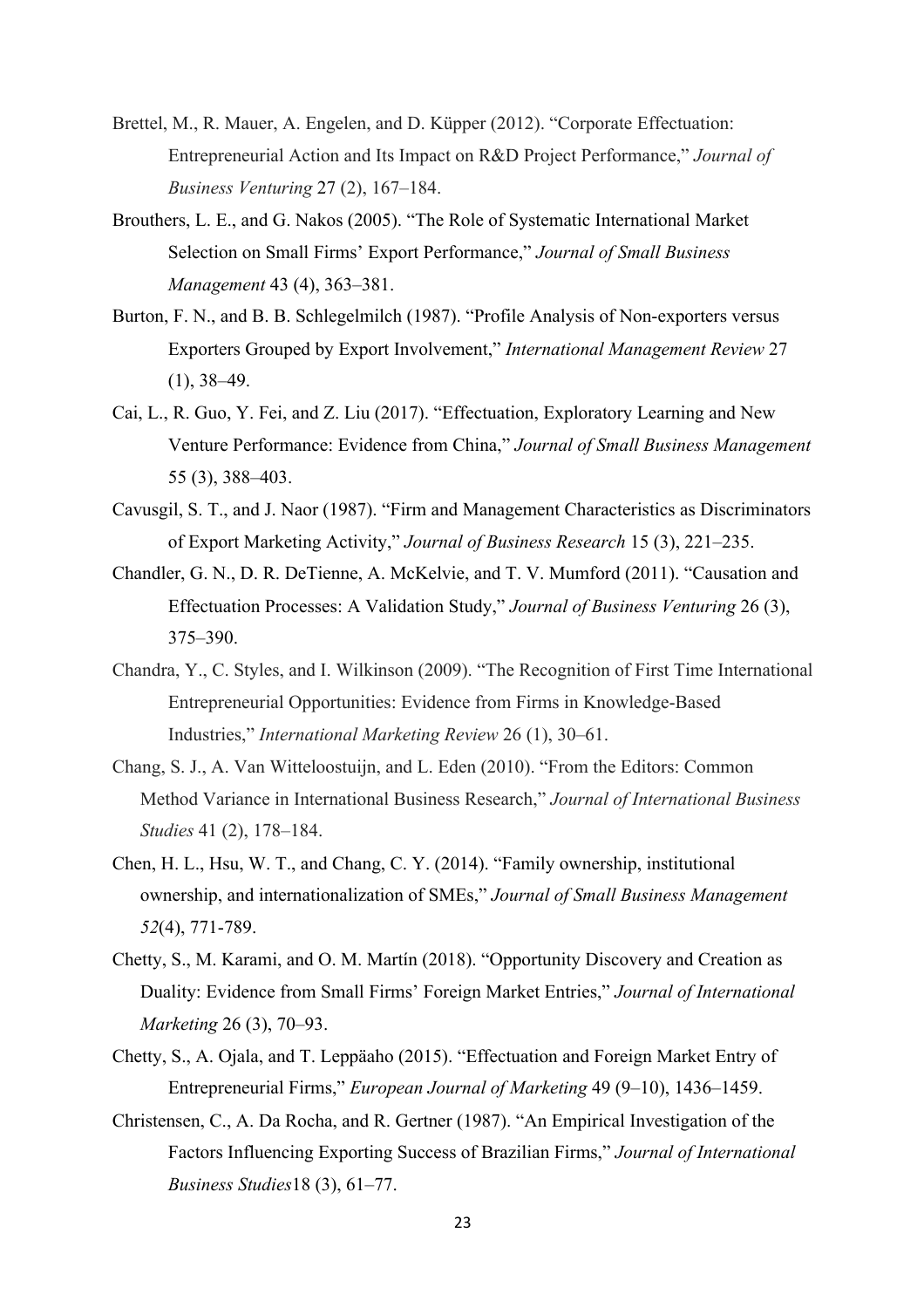- Ciszewska-Mlinaric, M., K. Obloj, and A. Wasowska (2016). "Effectuation and Causation: Two Decision-Making Logics of INVs at the Early Stage of Growth and Internationalisation," *Journal for East European Management Studies* 21 (3), 1–23.
- Coviello, N. E., P. P. McDougall, and B. M. Oviatt (2011). "The Emergence, Advance and Future of International Entrepreneurship Research—An Introduction to the Special Forum," *Journal of Business Venturing* 26 (6), 625–631.
- Covin, J. G., and G. T. Lumpkin (2011). "Entrepreneurial Orientation Theory and Research: Reflections on a Needed Construct," *Entrepreneurship Theory and Practice* 35 (5), 855–872.
- Covin, J. G., and D. Miller (2014). "International Entrepreneurial Orientation: Conceptual Considerations, Research Themes, Measurement Issues, and Future Research Directions," *Entrepreneurship Theory and Practice* 38 (1), 11–44.
- Covin, J. G., and W. J. Wales (2018). "Crafting High-Impact Entrepreneurial Orientation Research: Some Suggested Guidelines," *Entrepreneurship Theory and Practice* 43  $(1), 3-18.$
- Dada, O., and H. Fogg (2016). "Organizational Learning, Entrepreneurial Orientation, and the Role of University Engagement in SMEs," *International Small Business Journal* 34 (1), 86–104.
- Deb, P., and J. Wiklund (2017). "The Effects of CEO Founder Status and Stock Ownership on Entrepreneurial Orientation in Small Firms," *Journal of Small Business Management* 55 (1), 32–55.
- Dess, C., G. Lumpkin, and J. Covin (1997). "Entrepreneurial Strategy Making and Firm Performance: Tests of Contingency and Configurational Models," *Strategic Management Journal* 18 (1), 2–23.
- Dillman, D. A. (1991). "The Design and Administration of Mail Surveys," *Annual Review of Sociology* 17, 225–249.
- Efron, B., and R. J. Tibshirani (1993). *An Introduction to the Bootstrap*. NY: Chapman and Hall.
- Ellis, Paul D. (2011). "Social Ties and International Entrepreneurship: Opportunities and Constraints Affecting Firm Internationalization," *Journal of International Business Studies* 42 (1), 99–127.
- Evers, N., S. Andersson, and M. Hannibal (2012). "Stakeholders and Marketing Capabilities in International New Ventures: Evidence from Ireland, Sweden and Denmark," *Journal of International Marketing* 20 (4), 46–71.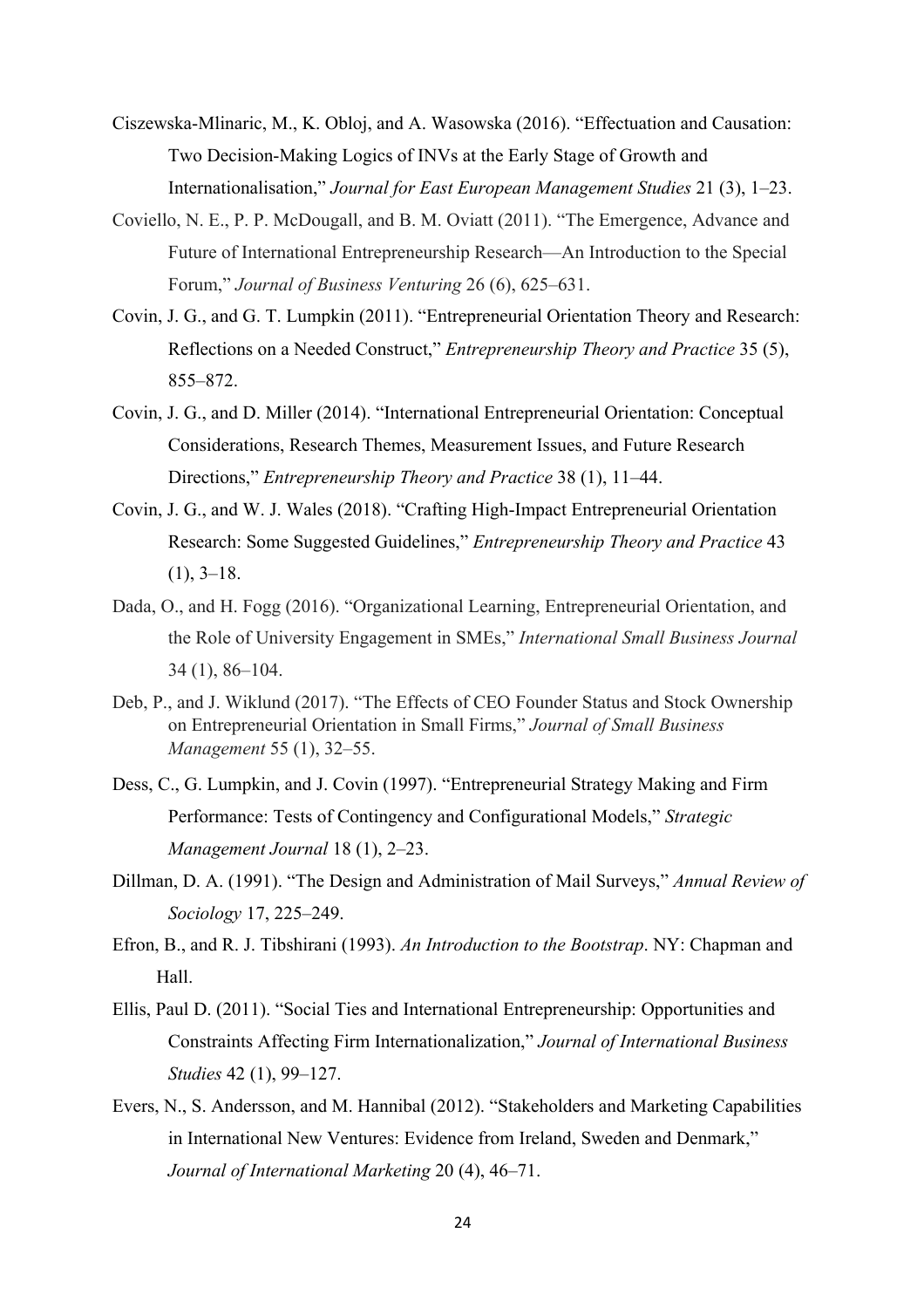- Fernhaber, S. A., and D. Li (2013). "International Exposure through Network Relationships: Implications for New Venture Internationalization," *Journal of Business Venturing* 28 (2), 316–334.
- Fornell, C., and D. F. Larcker (1981). "Evaluating Structural Equation Models with Unobservable Variables and Measurement error," *Journal of Marketing Research* 181, 39–50.
- Freeman, S., and S. T. Cavusgil (2007). "Toward a Typology of Commitment States among Managers of Born-Global Firms: A Study of Accelerated Internationalization," *Journal of International Marketing* 15 (4), 1–40.
- Frishammar, J., and S. Andersson (2009). "The Overestimated Role of Strategic Orientations for International Performance in Smaller Firms," *Journal of International Entrepreneurship* 7 (1), 57–77.
- George, G., J. Wiklund, and S. A. Zahra (2005). "Ownership and the Internationalization of Small Firms," *Journal of Management* 31(2), 210–233
- Gerschewski, S., E. L. Rose, and V. |J. Lindsay (2015). "Understanding the Drivers of International Performance for Born Global Firms: An Integrated Perspective," *Journal of World Business* 50 (3), 558–575.
- González-Benito, Ó., J. González-Benito, and P. A. Munoz-Gallego (2009). "Role of Entrepreneurship and Market Orientation in Firms' Success," *European Journal of Marketing* 43 (3–4), 500–522.
- Hair, J. F., C. M. Ringle, and M. Sarstedt (2013). "Partial Least Squares Structural Equation modeling: Rigorous Applications, Better Results and Higher Acceptance," *Long Range Planning* 46, 1–12.
- Hakala, H., C. Sirén, and J. Wincent (2016). "Entrepreneurial Orientation and International New Entry: The Moderating Role of Autonomy and Structures in Subsidiaries," *Journal of Small Business Management* 54 (1), 90–112.
- Hambrick, D. C., and P. A. Mason (1984). "Upper Echelons: The Organization as a Reflection of Its Top Managers," *Academy of Management Review* 9 (2) 193–206.
- Hu, L. T., and P. M. Bentler (1998). "Fit Indices in Covariance Structure Modeling: Sensitivity to Underparameterized Model Misspecification," *Psychological Methods* 3 (4), 424–453.
- Hulland, J. (1999). "Use of Partial Least Squares (PLS) in Strategic Management Research: A Review of Four Recent Studies," *Strategic Management Journal* 20, 195–204.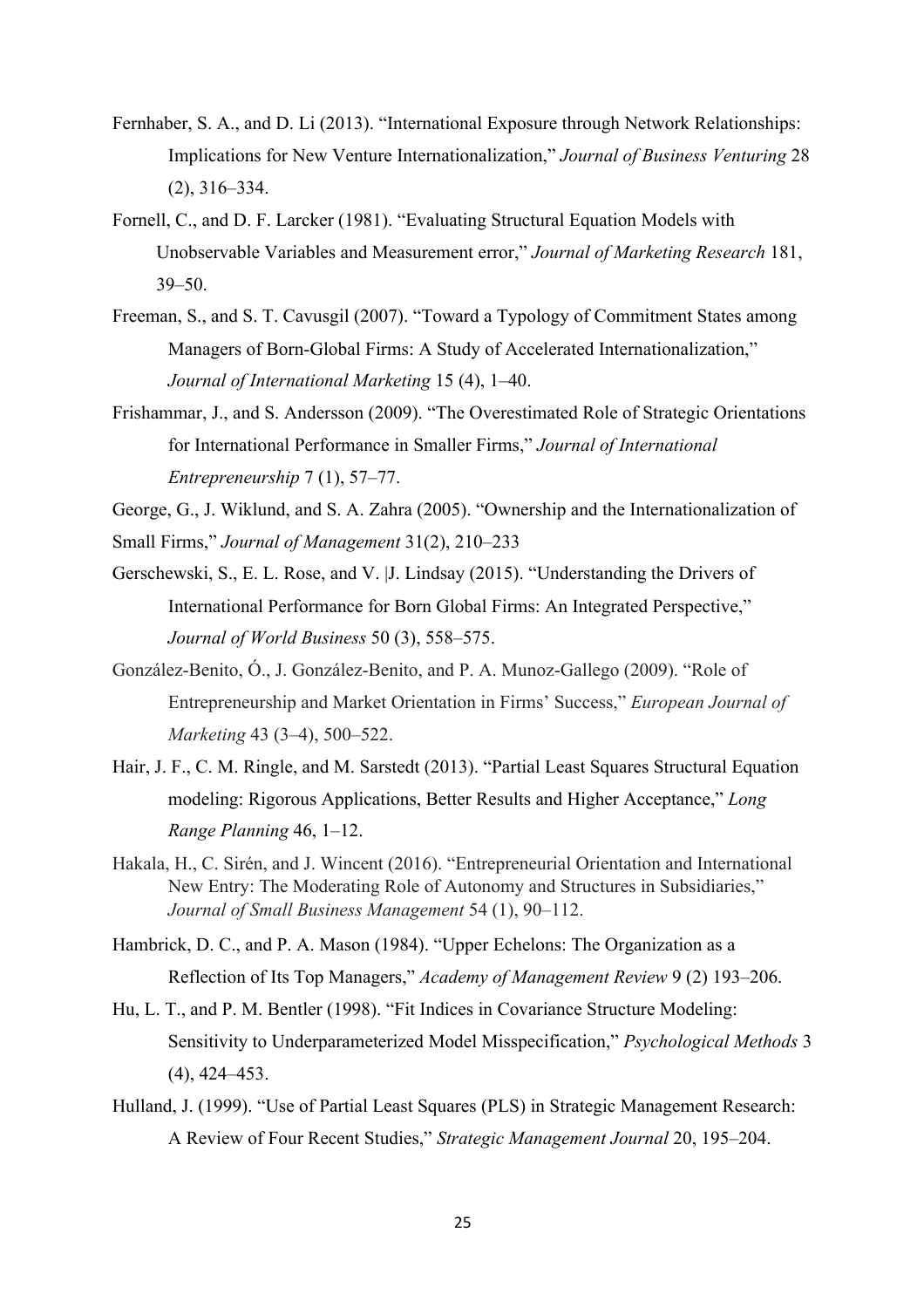- Ibeh, K. I., and S. Young (2001). "Exporting as an Entrepreneurial Act—An Empirical Study of Nigerian Firms," *European Journal of Marketing* 35 (5–6), 566–586.
- Im, G., and A. Rai (2008). "Knowledge Sharing Ambidexterity in Long-Term Interorganizational Relationships," *Management Science* 54 (7), 1281–1296.
- Jantunen, A., K. Puumalainen, S. Saarenketo, and K. Kyläheiko (2005). "Entrepreneurial Orientation, Dynamic Capabilities and International Performance," *Journal of International Entrepreneurship* 3, 223–243.
- Johanson, J., and J. E. Vahlne (2009). "The Uppsala Internationalization Process Model Revisited: From Liability of Foreignness to Liability of Outsidership," *Journal of International Business Studies* 40 (9), 1411–1431.
- Karami, M., and J. Tang (2019). "Entrepreneurial Orientation and SME International Performance: The Mediating Role of Networking Capability and Experiential Learning," *International Small Business Journal* 37 (2), 105–124.
- Katsikeas, C. S., S. L. Deng, and L. H. Wortzel (1997). "Perceived Export Success Factors of Small and Medium-Sized Canadian Firms," *Journal of International Marketing* 5 (4), 53–72.
- Knight, G. (2000). "Entrepreneurship and Marketing Strategy: The SME under Globalization," *Journal of International Marketing* 8 (2), 12–32.
- Knight, G. A., and S. T. Cavusgil (2004). "Innovation, Organizational Capabilities, and the Born-Global Firm," *Journal of International Business Studies* 35 (2), 124–141.
- Lado, N., E. Martínez-Ros, and A. Valenzuela (2004). "Identifying Successful Marketing Strategies by Export Regional Destination," *International Marketing Review* 21 (6), 573–597.
- Lechner, C., and S. V. Gudmundsson (2014), "Entrepreneurial Orientation, Firm Strategy and Small Firm Performance," *International Small Business Journal* 32 (1), 36–60.
- Li, K., X. Wang, and T. C. Du (2020). "Entrepreneurial Orientation, Online Credibility, and Online Performance: Evidence from SMEs in a B2B Electronic Market in China," *Journal of Small Business Management*, 1–26.
- Lumpkin, G. T., and G. G. Dess (1996). "Clarifying the Entrepreneurial Orientation Construct and Linking it to Performance," *Academy of Management Review* 21 (1), 135–172.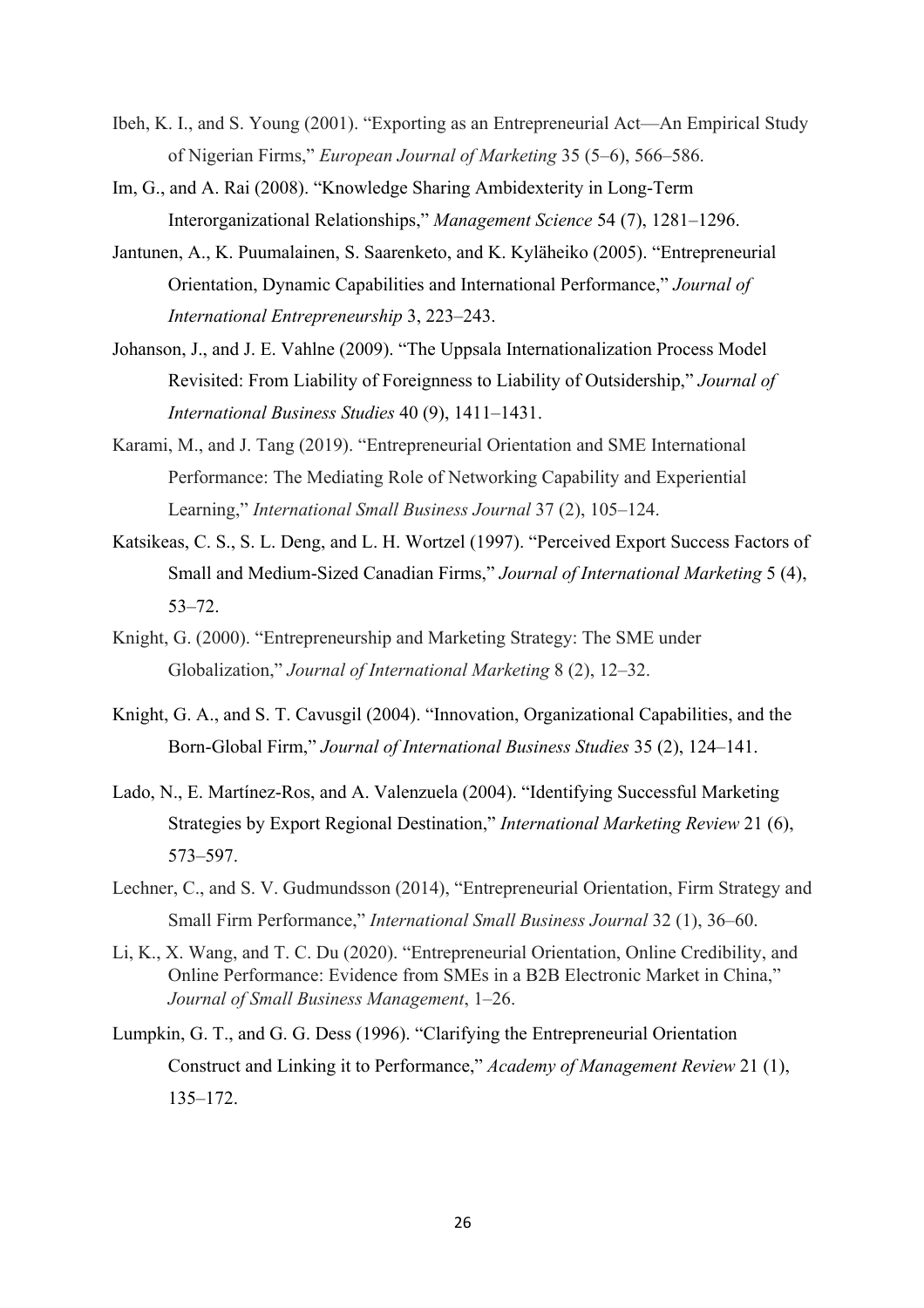- Macpherson, A., and O. Jones (2010). "Editorial: Strategies for the Development of International Journal of Management Reviews," *International Journal of Management Reviews* 12 (2), 107–113.
- Masiello, B., and F. Izzo (2019). "Interpersonal Social Networks and Internationalization of Traditional SMEs," *Journal of Small Business Management* 57, 658–691.
- Matalamäki, M. J. (2017). "Effectuation, an Emerging Theory of Entrepreneurship: Towards a Mature Stage of the Development," *Journal of Small Business and Enterprise Development* 24 (4), 928–949.
- Mathews, J. A., and I. Zander (2007). "The International Entrepreneurial Dynamics of Accelerated Internationalisation," *Journal of International Business Studies* 38 (3), 387–403.
- McGee, J. E., and M. Peterson (2019). "The Long-Term Impact of Entrepreneurial Self-Efficacy and Entrepreneurial Orientation on Venture Performance," *Journal of Small Business Management* 57 (3), 720–737.
- McGrath, H., and T. O'Toole (2014). "A Cross-Cultural Comparison of the Network Capability Development of Entrepreneurial Firms," *Industrial Marketing Management* 43 (6), 897–910.
- Meade, A. W., and S. B. Craig (2012). "Identifying Careless Responses in Survey Data," *Psychological Methods* 17 (3), 437.
- Meyer, T. J., M. L. Miller, R. L. Metzger, and T. D. Borkovec (1990), "Development and Validation of the Penn State Worry Questionnaire," *Behaviour Research and Therapy* 28 (6), 487–495.
- Miller, D., and P. H. Friesen (1984). "A Longitudinal Study of the Corporate Life Cycle," *Management Science* 30 (10), 1161–1183.
- Ministry of Business, Innovation and Employment (2016). "Small Enterprise." <http://www.mbie.govt.nz/info–services/business/business–growth–and– internationalisation/small–enter prise>. Accessed Sept.17, 2018.
- Nakku, V. B., F. W. Agbola, M. P. Miles, and A. Mahmood (2020). "The Interrelationship between SME Government Support Programs, Entrepreneurial Orientation, and Performance: A Developing Economy Perspective," *Journal of Small Business Management* 58 (1), 2–31.
- Nowiński, W., and A. Rialp (2016). "The Impact of Social Networks on Perceptions of International Opportunities," *Journal of Small Business Management* 54 (2), 445–461.
- Nunnaly, J. (1978). *Psychometric Theory*. NY: McGraw Hill.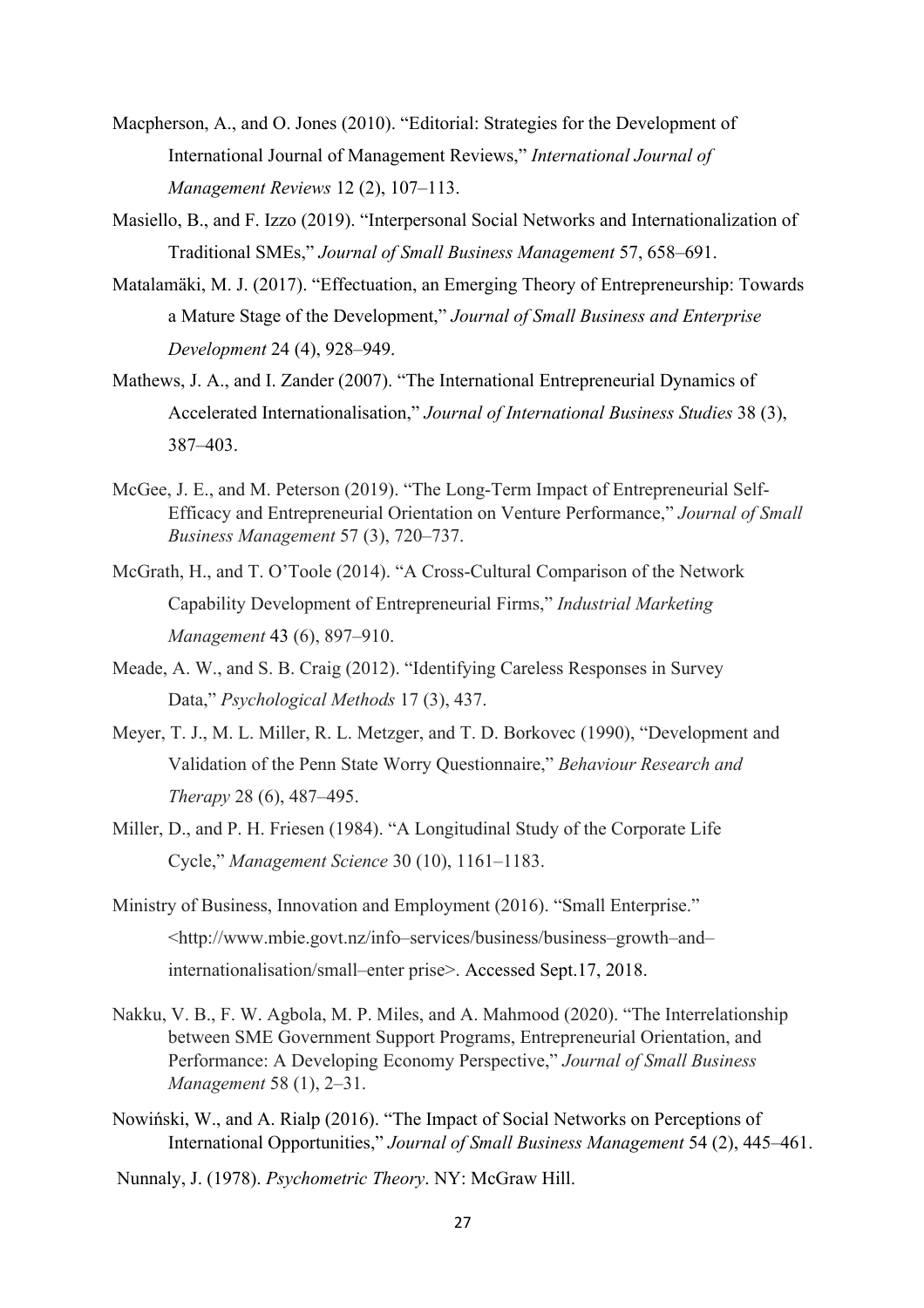- Ojala, A., N. Evers, and A. Rialp (2018). "Extending the International New Venture Phenomenon to Digital Platform Providers: A Longitudinal Case Study," *Journal of World Business* 53 (5), 725–739.
- Oviatt, B. M., and P. McDougall (2005). "Defining International Entrepreneurship and Modeling the Speed of Internationalization," *Entrepreneurship Theory and Practice* 29 (5), 537–554.
- Podsakoff, P. M., S. B. MacKenzie, J. Y. Lee, and N. P. Podsakoff (2003). "Common Method Biases in Behavioral Research: A Critical Review of the Literature and Recommended Remedies," *Journal of Applied Psychology* 88 (5), 879.
- Podsakoff, P. M., S. B. MacKenzie, and N. P. Podsakoff (2012). "Sources of Method Bias in Social Science Research and Recommendations on How to Control It," *Annual Review of Psychology* 65, 539–569.
- Poudel, K. P., R. Carter, and S. Lonial (2019). "The Impact of Entrepreneurial Orientation, Technological Capability, and Consumer Attitude on Firm Performance: A Multi‐ Theory Perspective," *Journal of Small Business Management* 57 (2), 268–295.
- Rauch, A., J. Wiklund, G. T. Lumpkin, and M. Frese (2009). "Entrepreneurial Orientation and Business Performance: An Assessment of Past Research and Suggestions for the Future," *Entrepreneurship Theory and Practice* 33 (3), 761–787.
- Read, S., S. D. Sarasvathy, N. Dew, and R. Wiltbank (2016). "Response to Arend, Sarooghi, and Burkemper (2015): Co-creating Effectual Entrepreneurship Research," *Academy of Management Review* 41(3), 528–556.
- Reinartz, W., M. Haenlein, and J. Henseler (2009). "An Empirical Comparison of the Efficacy of Covariance-Based and Variance-Based SEM," *International Journal of Research in Marketing* 26, 332–344.
- Reuber, A. R., G. A. Knight, P. W. Liesch, and L. Zhou (2018). "International Entrepreneurship: The Pursuit of Entrepreneurial Opportunities across National Borders," *Journal of International Business Studies* 49, 395–406.
- Rialp, A., D. Rialp, and G. A. Knight (2005). "The Phenomenon of Early Internationalizing Firms: What Do We Know after a Decade (1993–2003) of Scientific Inquiry?" *International Business Review* 14(2), 147–166.
- Ringle, C. M., S. Wende, and J. M. Becker (2015). "Smart PLS 3." <http://www.smartpls.com>. Accessed on Sept. 22, 2018.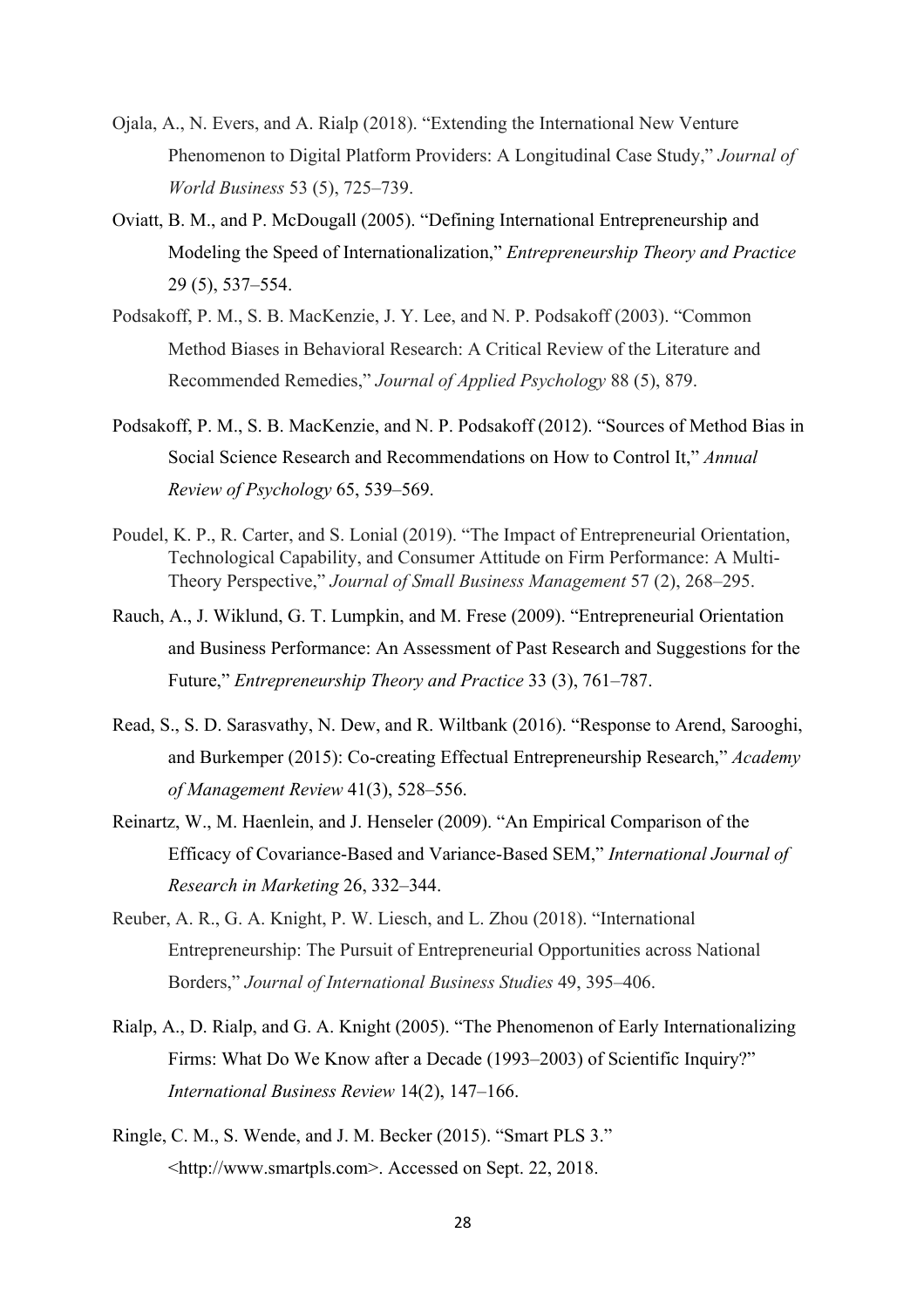- Sarasvathy, S. D. (2001). "Causation and Effectuation: Toward a Theoretical Shift from Economic Inevitability to Entrepreneurial Contingency," *Academy of Management Review* 26 (2), 242–263.
- Sarasvathy, S., K. Kumar, J. G. York, and S. Bhagavatula (2014). "An Effectual Approach to International Entrepreneurship: Overlaps, Challenges, and Provocative Possibilities," *Entrepreneurship Theory and Practice* 38 (1), 71–93.
- Sheehan, K. B., and M. G. Hoy (1999). "Using E-mail to Survey Internet Users in the United States: Methodology and Assessment," *Journal of Computer-Mediated Communication* 4 (3), 1–25.
- Sills, S. J., and C. Song (2002). "Innovations in Survey Research: An Application of Web-Based Surveys," *Social Science Computer Review* 20 (1), 22–30.
- Simmering, M. J., C. M. Fuller, H. A. Richardson, Y. Ocal, and G. M. Atinc (2015). "Marker Variable Choice, Reporting, and Interpretation in the Detection of Common Method Variance: A Review and Demonstration," *Organizational Research Methods* 18 (3), 473–511.
- Shinnar, R. S., and Zamantılı Nayır, D. (2019). "Immigrant Entrepreneurship in an Emerging Economy: The Case of Turkey," *Journal of Small Business Management 57*(2), 559- 575.
- Sluis, S., and P. De Giovanni (2016). "The Selection of Contracts in Supply Chains: An Empirical Analysis," *Journal of Operations Management* 41, 1–11.
- Smart, D. T., and J. S. Conant (1994). "Entrepreneurial Orientation, Distinctive Marketing Competencies and Organizational Performance," *Journal of Applied Business Research* 10, 28–28.
- Sosik, J. J., S. S. Kahai, and M. J. Piovoso (2009). "Silver Bullet or Voodoo Statistics? A Primer for Using the Partial Least Squares Data Analytic Technique in Group and Organization Research," *Group and Organization Management* 34 (1), 5–36.
- Sundqvist, S., K. Kylaheiko, and O. Kuivalainen (2012). "Kirznerian and Schumpeterian Entrepreneurial Oriented Behavior in Turbulent Export Markets," *International Marketing Review* 29 (2), 203–219.
- Tang, J., K. M. Kacmar, and L. Busenitz (2012). "Entrepreneurial Alertness in the Pursuit of New Opportunities," *Journal of Business Venturing* 27 (1), 77–94.
- Thanos, I. C., P. Dimitratos, and P. Sapouna (2017). "The Implications of International Entrepreneurial Orientation, Politicization, and Hostility upon SME International Performance," *International Small Business Journal* 35 (4), 495–514.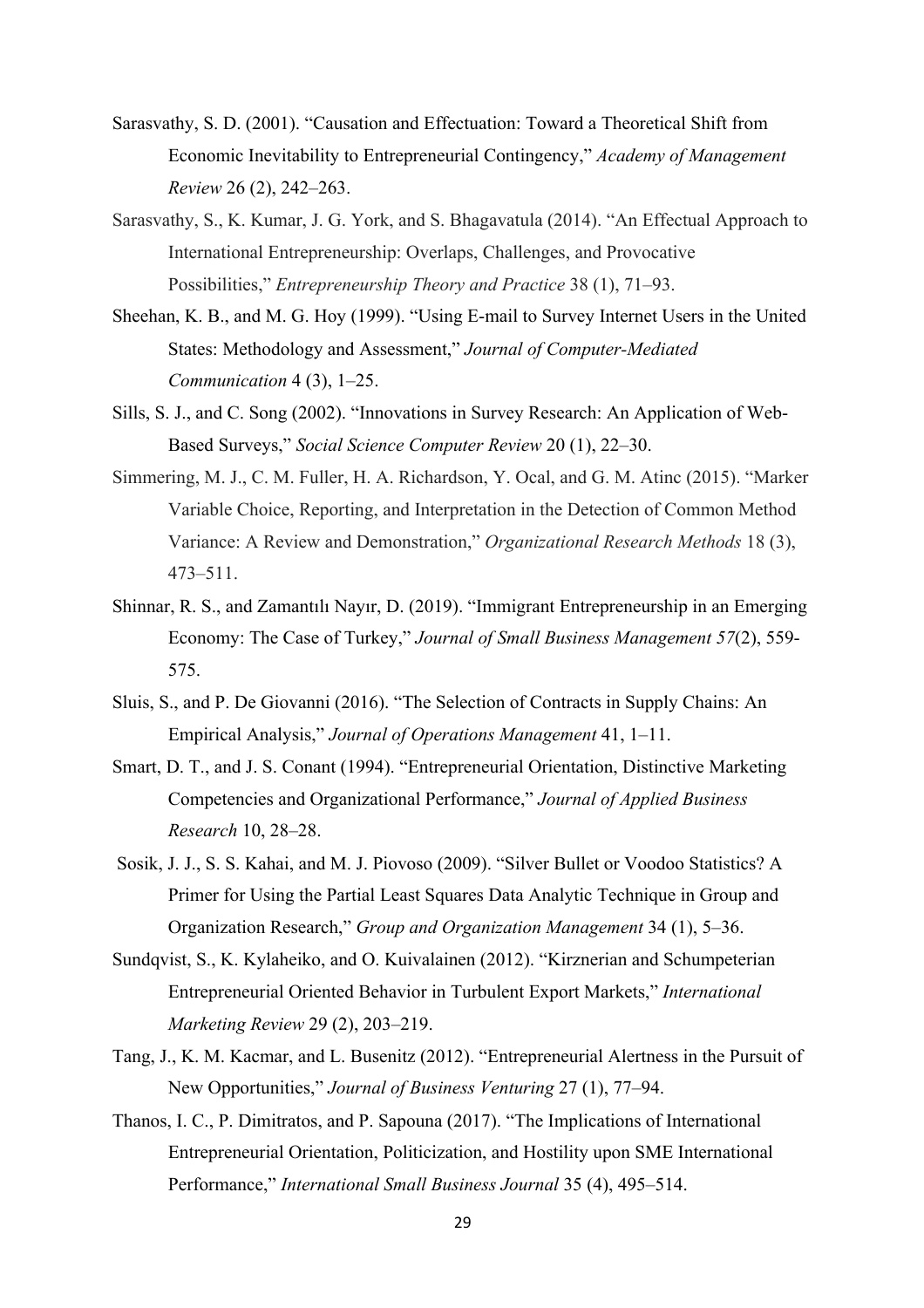- Vahlne, J. E., and J. Johanson (2017). "From Internationalization to Evolution: The Uppsala Model at 40 years," *Journal of International Business Studies* 48 (9), 1087–1102.
- Wales, W. J. (2016). "Entrepreneurial Orientation: A Review and Synthesis of Promising Research Directions," *International Small Business Journal* 34 (1), 3–15.
- Wales, W. J., J. Wiklund, and A. McKelvie (2015). "What about New Entry? Examining the Theorized Role of New Entry in the Entrepreneurial Orientation–Performance Relationship," *International Small Business Journal* 33 (4), 351–373.
- Walter, A., M. Auer, and T. Ritter (2006). "The Impact of Network Capabilities and Entrepreneurial Orientation on University Spin-Off Performance," *Journal of Business Venturing* 21 (4), 541–567.
- Wiltbank, R., S. Read, N. Dew, and S. D. Sarasvathy (2009). "Prediction and Control under Uncertainty: Outcomes in Angel Investing," *Journal of Business Venturing* 24 (2), 116–133.
- Williams, L. J., J. A. Cote, and M. R. Buckley (1989). "Lack of Method Variance in Self-Reported Affect and Perceptions at Work: Reality or Artifact?" *Journal of Applied Psychology* 74, 462–468.
- Wiltbank, R., N. Dew, S. Read, and S. D. Sarasvathy (2006). "What to Do Next? The Case for Non‐Predictive Strategy," *Strategic Management Journal* 27 (10), 981–998.
- Wold, H. (1982). "Systems under Indirect Observation Using PLS (Partial Least Squares)," in *A Second Generation of Multivariate Analysis* (Vol. 1). Ed. E. C. Fornell. NY: Praeger, 325–347.
- Zahra, S.A., R. D. Ireland, and M. A. Hitt (2000). "International Expansion by New Venture Firms: International Diversity, Mode of Market Entry, Technological Learning, and Performance," *Academy of Management Journal* 43 (5), 925–951.
- Zhang, M., P. Tansuhaj, and J. M. McCullough (2009). "International Entrepreneurial Capability: The Measurement and a Comparison between Born Global Firms and Traditional Exporters in China," *Journal of International Entrepreneurship* 7 (4), 292–322.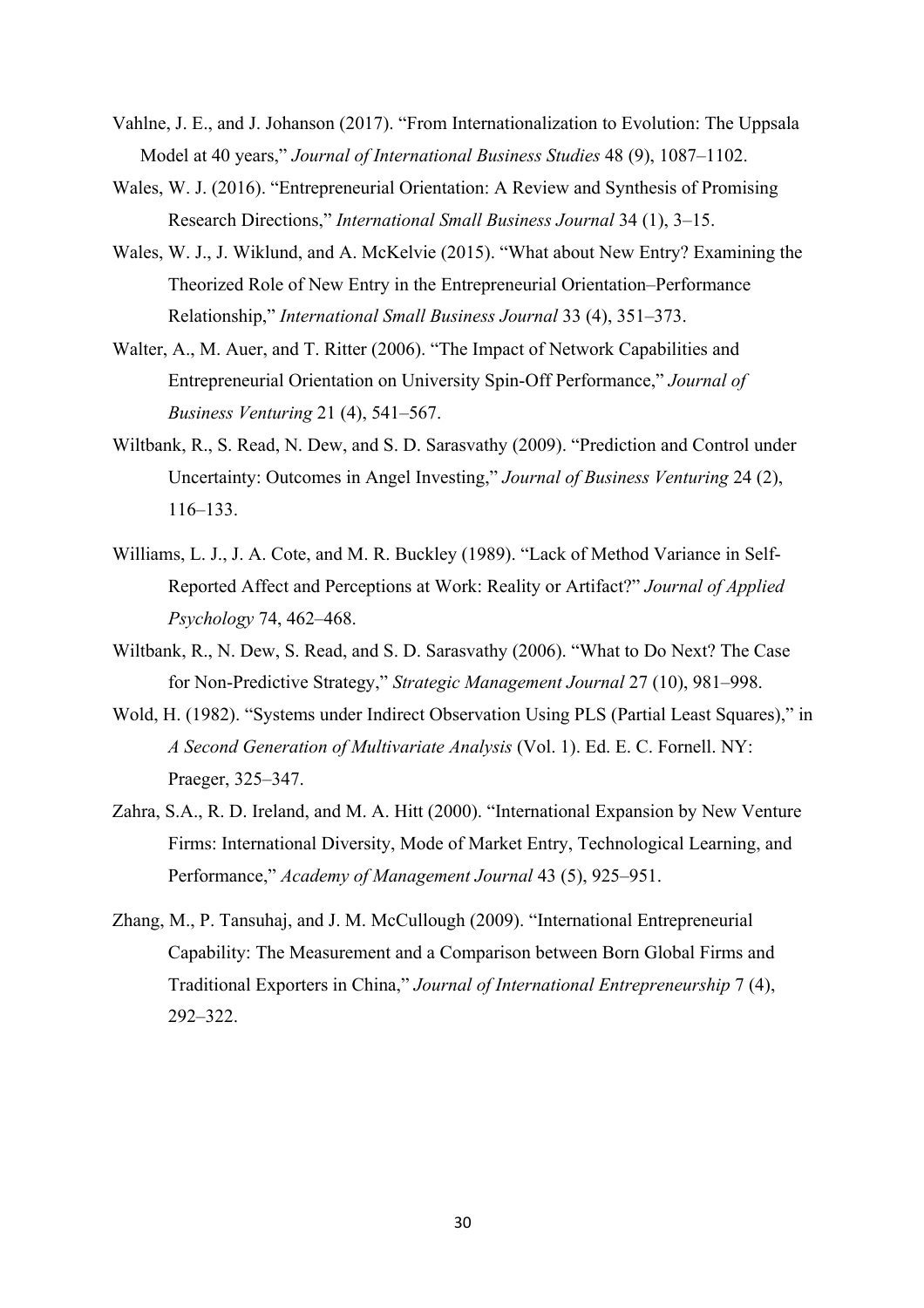| Variable                                    | Composite<br>reliability | <b>AVE</b>               | Mean      | S. D.      |         |         | 3      | 4         |        | $\sigma$ |          | 8        | 9     |
|---------------------------------------------|--------------------------|--------------------------|-----------|------------|---------|---------|--------|-----------|--------|----------|----------|----------|-------|
| 1. Firm age                                 | $\overline{\phantom{0}}$ | $\overline{\phantom{a}}$ | 28        | 22.9       |         |         |        |           |        |          |          |          |       |
| 2. Firm size                                |                          |                          | 4,776,387 | 15,526,439 | .18     |         |        |           |        |          |          |          |       |
| 3. IB experience                            |                          | -                        | 16.14     | 12.14      | $.64**$ | $-.03$  |        |           |        |          |          |          |       |
| 4. Uncertainty                              |                          | ۰.                       | 4.72      | 1.24       | $-.01$  | .14     | $-.10$ |           |        |          |          |          |       |
| 5. Industry                                 |                          | ۰.                       | .45       | .50        | $-.02$  | $-.19*$ | .09    | $-.04$    |        |          |          |          |       |
| 6. EO                                       | .87                      | .64                      | 4.96      | .84        | $-.1$   | $.24*$  | $-.03$ | $.22***$  | .02    | (.80)    |          |          |       |
| 7. Effectual DM                             | .80                      | .51                      | 5.70      | .88        | .01     | .09     | $-.10$ | $.21***$  | $-.00$ | $.29**$  | (.71)    |          |       |
| 8. Causal DM                                | .84                      | .52                      | 5.60      | 1.1        | .09     | .07     | $-.04$ | $.20*$    | .00    | $.28***$ | $.58***$ | (.72)    |       |
| 9. International opportunity<br>development | .88                      | .56                      | 5.29      | .97        | $-.05$  | .10     | $-.09$ | $.27^{*}$ | $-.03$ | $.35***$ | $.41***$ | $.42***$ | (.75) |

**Table 1. Means, Standard Deviations, and Correlations**

\* Correlation is significant at the 0.05 level. \*\* Correlation is significant at the 0.01 level. Two-tailed test.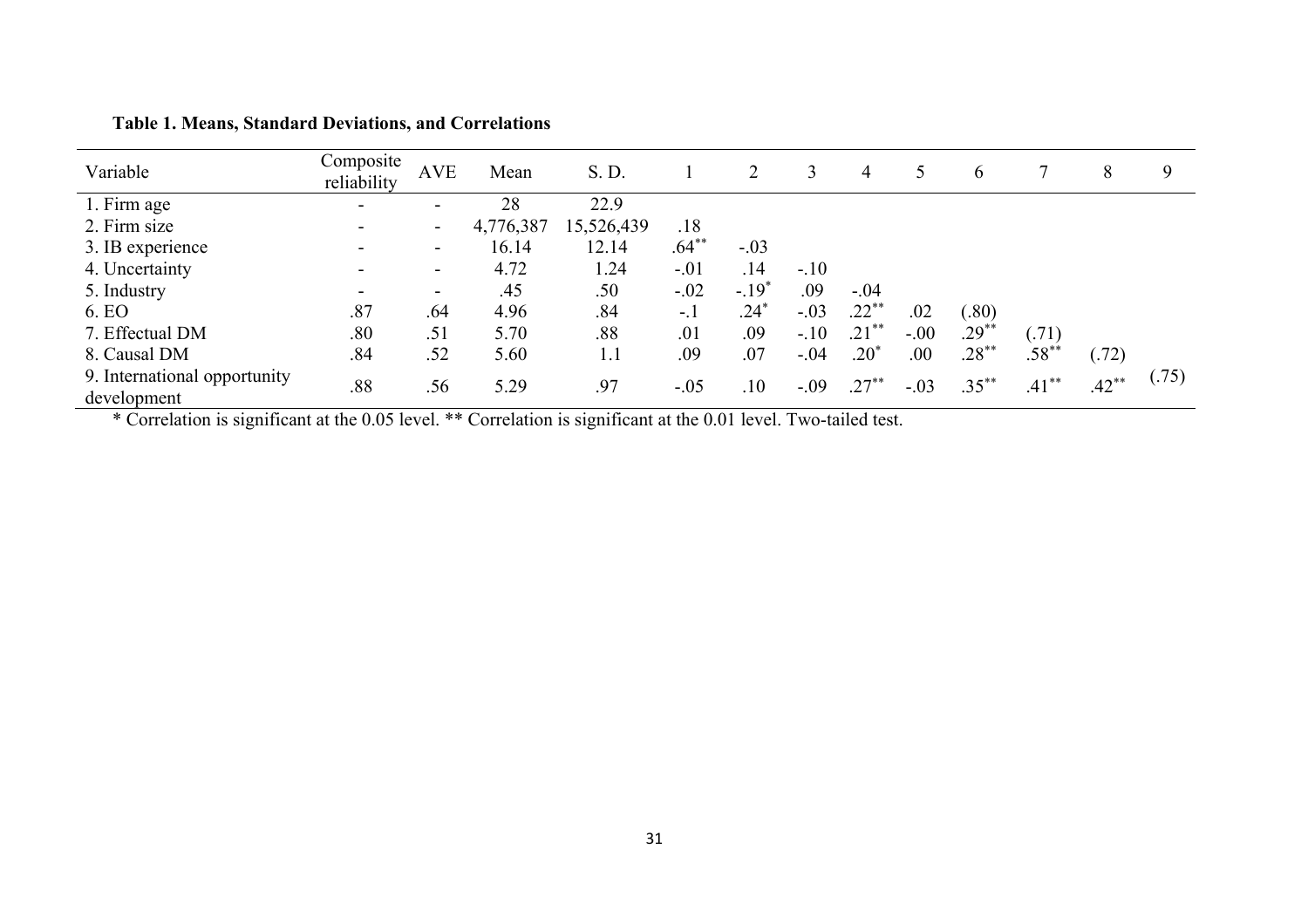

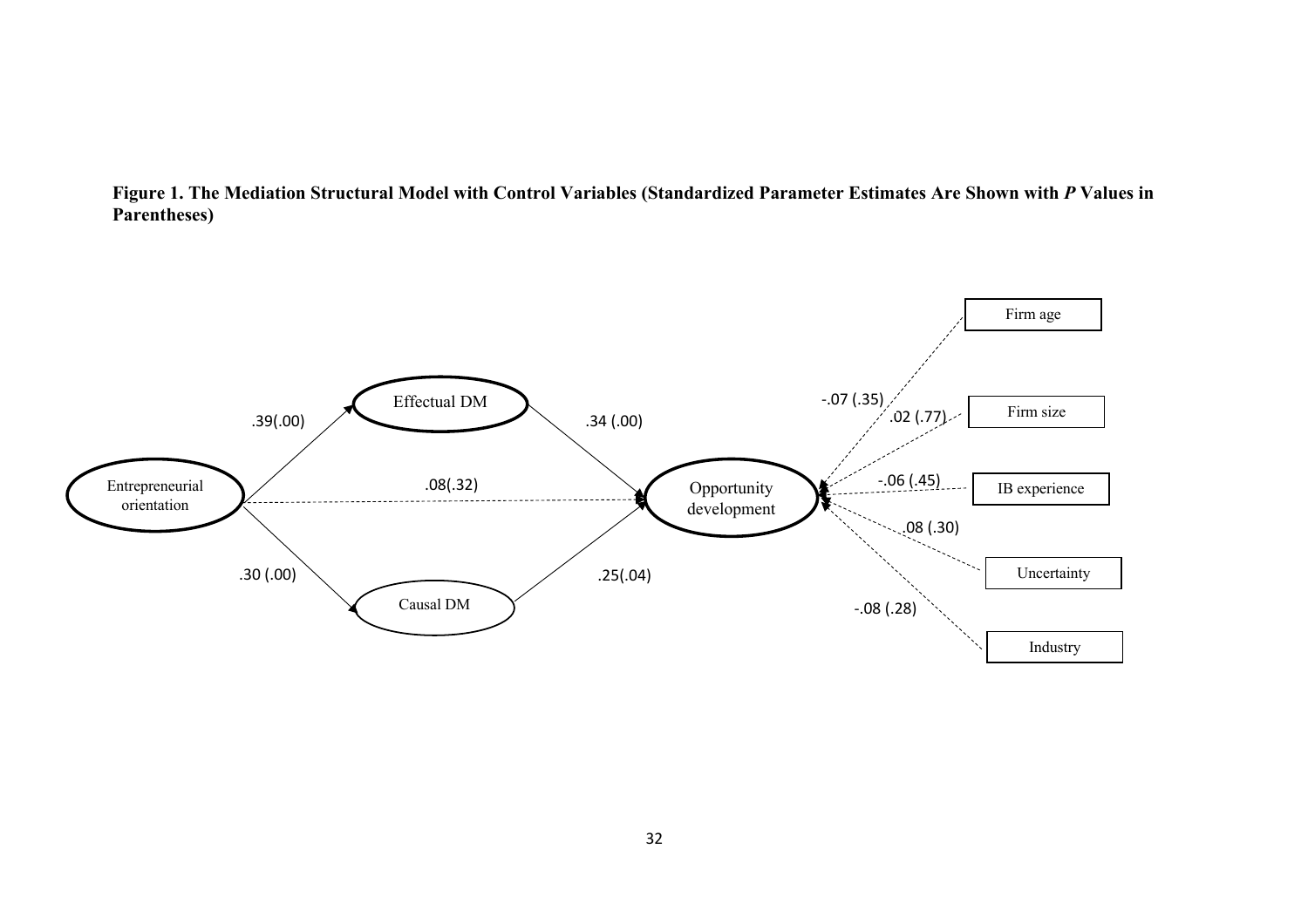| Entrepreneurial orientation (Walter et al. 2006)                               | Factor<br>loading | Composite<br>reliability |
|--------------------------------------------------------------------------------|-------------------|--------------------------|
|                                                                                |                   | .90                      |
| In our firm, entrepreneurial behaviour is a central principle.                 | .80               |                          |
| In our firm, people are not very dynamic.                                      | .85               |                          |
| In our firm, innovation is valued.                                             | .88               |                          |
| In our firm, people are willing to take risks.                                 | .75               |                          |
| In our firm, willingness for continuous improvement is a central<br>principle. | .86               |                          |
| In our firm, people are eager to be first to market.                           | .70               |                          |
| Effectual decision-making (Wiltbank et al. 2009)                               | Factor            | Composite                |
|                                                                                | loading           | reliability              |
|                                                                                |                   | .77                      |
| In assembling information on foreign market entry, you:                        | .88               |                          |
| Talk to people (outside of your firm) you know to get their                    |                   |                          |
| support in making this entry become a reality.                                 |                   |                          |
| In developing a marketing approach for foreign market entry,                   | .73               |                          |
| you would: Think of possible courses of action based on                        |                   |                          |
| your prior experience.                                                         |                   |                          |
| When you think about the uncertainty of a foreign market,                      | .70               |                          |
| you move forward anyway because: Your actions can                              |                   |                          |
| decrease uncertainty in that market.                                           |                   |                          |
| In managing your foreign market development, you are                           | .62               |                          |
| driven by: Creating new solutions for emerging                                 |                   |                          |
| opportunities.                                                                 |                   |                          |
| If you looked at predictions for where potential markets are                   | .81               |                          |
| heading, you would: Discount them as they do not                               |                   |                          |
| incorporate the impact of your initiatives.                                    |                   |                          |
| When entering foreign markets, it is important to base your                    | .81               |                          |
| strategy on: What you are capable of given the resources                       |                   |                          |
| available to you.                                                              |                   |                          |
| In learning about the expectations other people have for this                  | .62               |                          |
| industry, you: Imagine the ways your firm will change                          |                   |                          |
| aspects of the situation they are forecasting.                                 |                   |                          |

## **APPENDIX 1.** Measurement Items and Validity Assessment